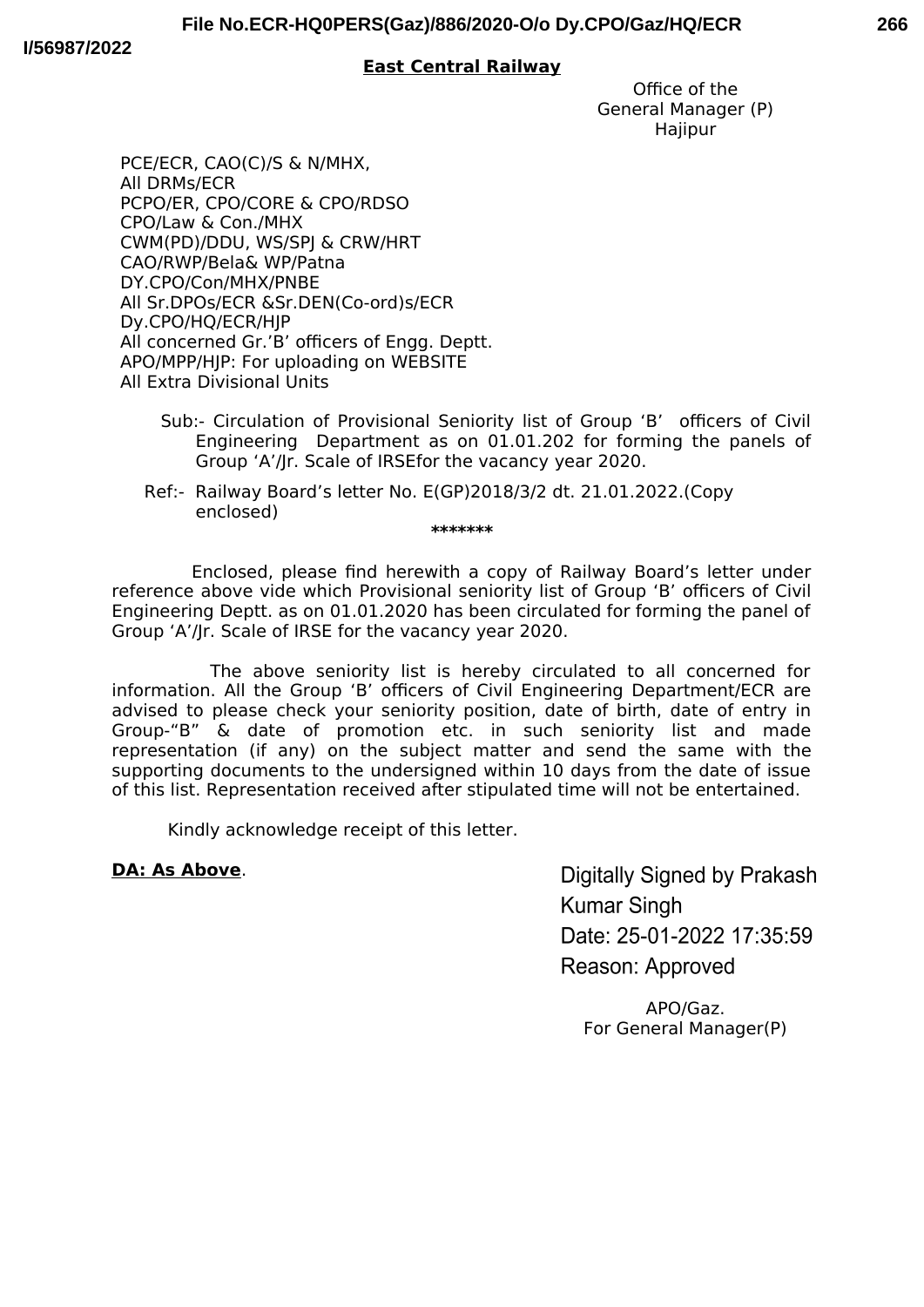#### **GOVERNMENT OF INDIA MIN ISTRY OF RAILWAYS** (RAILWAY BOARD) \*\*\*\*\*

## No. E(GP)2018/3/2

New Delhi, dated 21.01.2022

The General Managers/Director General, All Indian Railways/PUs/RDSO.

### (Kind attn.: Dy. CPO(G)s/CPOs)

- Sub: Circulation of Provisional Seniority List of Group 'B' officers of Civil Engineering Department as on 1.1.2020 for forming the panels of Group 'A'/Jr. Scale of IRSE for the vacancy year 2020.
- Ref: Board's letters No. E(GP)2009/1/97 dated 13.05.2011, 7.1.2013 and 05.02.2019.

On the basis of the information available, the provisional integrated Group 'B' seniority list of Civil Engineering Department of Indian Railways as on 01.01.2020 has been prepared and enclosed as Annexure-I

The enclosed seniority list (Annexure-I) needs to be circulated immediately  $\overline{2}$ . inviting representations, if any, from the Group 'B' officers, within 30 days positively from the date of circulation, but before that the Railways/PUs concerned are advised to cross-check the entries in Columns (2) to (6) from the official records in order to verify the correctness of the same and if there is any discrepancy, it should be brought to the notice of this office immediately.

If any Group 'B' officer has joined any Railway/PU on bottom seniority, the entry in 3. column (6) should reflect the date of Board's order effecting such transfer or the actual date on which the officer joined the Railway after issue of Board's order whichever is later and in that case the officer concerned will have to be assigned appropriate seniority in Group 'B' in terms of the principle mentioned at para 1(ii) of Board's letter dated 07.01.2013 and 05.02.2019 referred to above.

 $4.$ If any of the officers of the enclosed list has ceased to be in service (other than by superannuation), the same may also be mentioned in remarks coloumn. Of late, some reviews have become necessary for the sole reason that information placed before the DPC w.r.t. category, Group 'B' date, etc. of the officers were incorrect, for which the UPSC has taken a very serious view. Therefore, utmost care needs to be taken to finalize the integrated Group 'B' seniority. For any incorrect information, the Railways will be solely responsible.

 $\frac{1}{2}$  contd ...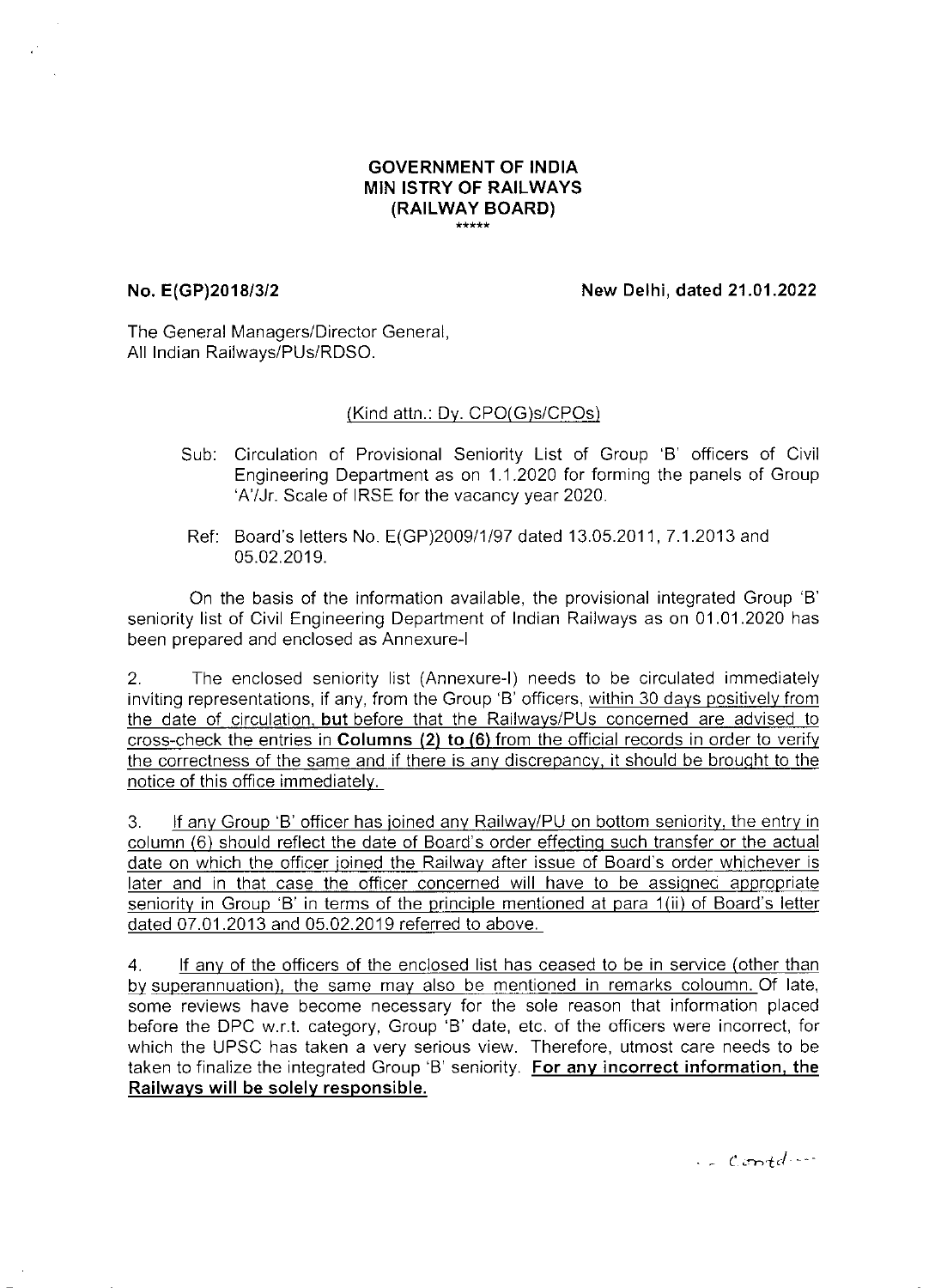5. It may also be ensured that any Group 'B' officer eligible for consideration to Group 'A', and whose name(s) is/are not figuring in the enclosed seniority list(Annexure-I) may be brought to the notice of Board for inclusion of their names in the final seniority list.

 $6.$ The representation(s) so received, if any, may be examined and the same may be forwarded to this office with comments w.r.t. the contention made and its correctness as per official records. Any representation forwarded without comments will not be entertained and the onus in that event will lie on the concerned Railways.

 $7<sub>1</sub>$ If no representation(s) are received within the stipulated period, the seniority list so circulated shall be treated as final. In any case, if no response/representation(s) are received within 45 (forty five) days from the date of issue of this letter, from the Railways/PUs, it shall be presumed that no representation(s)/correction have been preferred and the seniority list shall be treated as final.

8. It may be noted that this integrated seniority list has been prepared for the limited purpose of Induction to Junior Scale/Group 'A' and the list is not exhaustive.

DA: As above

Ashaw

(PEEYUSH KAPASI) JOINT DIRECTOR, ESTT.(GP) **RAILWAY BOARD** 

Copy to: The Secretary General, Indian Railways Promotee Officers' Federation, Room No. 268, Rail Bhawan, New Delhi.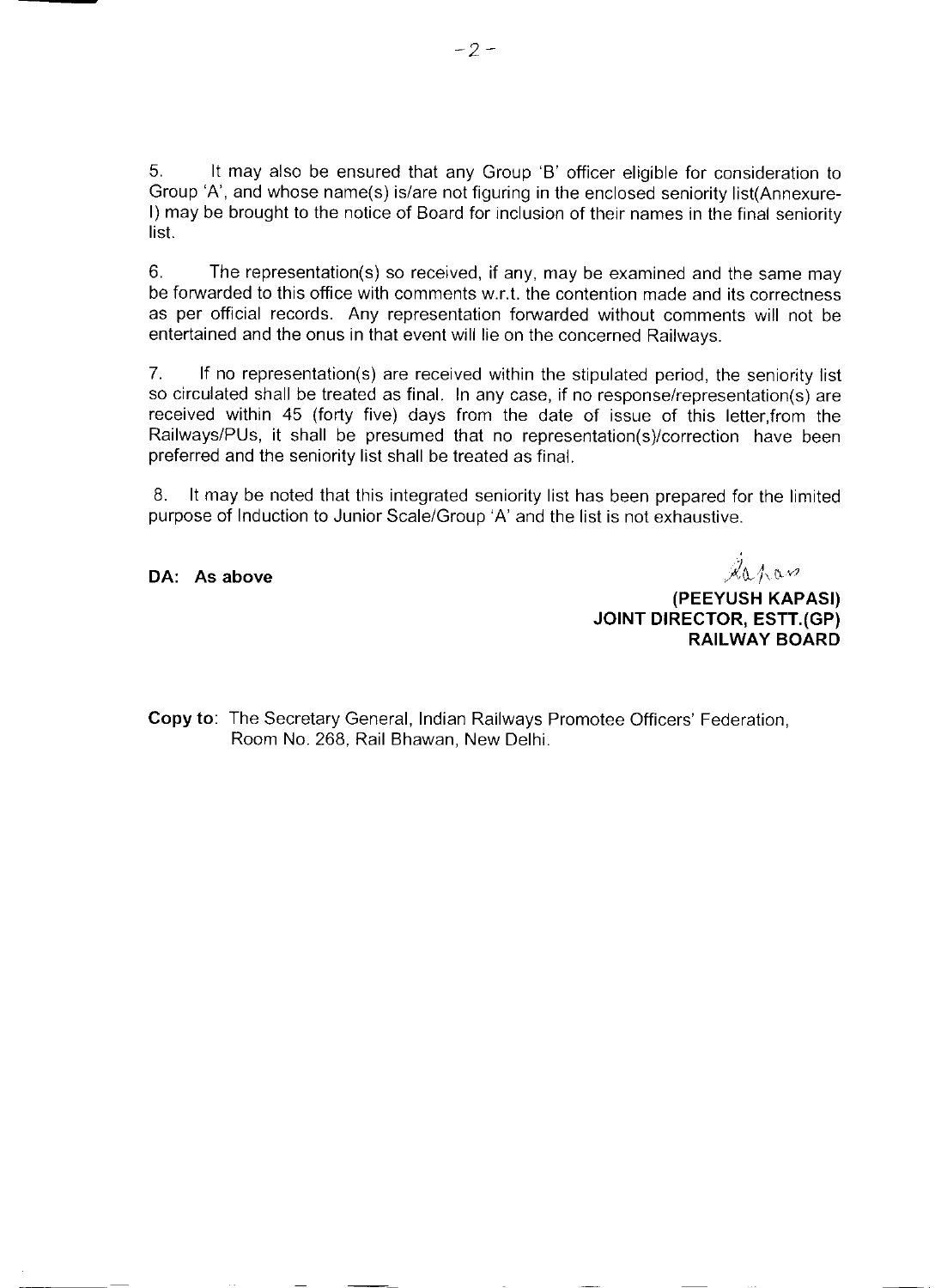#### **ANNEXURE-I**

 $\sim$   $\sim$ 

| 01.01.2020<br>1 | $\mathbf{2}$  | 3                                     | 4                        | 5                         | 6          | $\overline{7}$ |
|-----------------|---------------|---------------------------------------|--------------------------|---------------------------|------------|----------------|
| S.No.           | <b>RLY</b>    | <b>NAME</b>                           | CAT                      | <b>DOB</b>                | <b>GRB</b> | <b>REMARKS</b> |
| 1               | <b>SER</b>    | P.K.GANGOPADHYAY                      | <b>GEN</b>               | 20-12-1960                | 23-08-1996 |                |
|                 | 2 WCR         | S.B.SHARMA                            | <b>GEN</b>               | 26-05-1961                | 20-11-1997 |                |
|                 | 3 WR          | RAMESH TOLANI                         | <b>GEN</b>               | 31-07-1964                | 15-09-2000 |                |
|                 | $4$ NWR       | M.K.GOYAL                             | <b>GEN</b>               | 12-03-1970                | 25-04-2002 |                |
|                 | 5 SCR         | K.M. SHEYAZUDDIN                      | <b>GEN</b>               | 17-11-1969                | 15-12-2003 |                |
|                 | 6 RCF         | <b>MANJIT SINGH</b>                   | <b>SC</b>                | 02-04-1966                | 31-12-2003 |                |
|                 | 7 NER         | AMIKA PRASAD                          | <b>GEN</b>               | 02-07-1961                | 17-01-2004 |                |
|                 | 8NER          | R.K.SAXENA                            | <b>GEN</b>               | 01-03-1962                | 19-01-2004 |                |
|                 | $9$ NER       | <b>G.CHAURASIA</b>                    | <b>GEN</b>               | 15-07-1964                | 19-01-2004 |                |
|                 | $10$ NER      | RADHA KRISHAN KR.                     | <b>GEN</b>               | 15-07-1964                | 19-01-2004 |                |
|                 | <b>11 NER</b> | DEEPAK KUMAR                          | <b>GEN</b>               | 02-08-1970                | 19-01-2004 |                |
|                 | $12$ NER      | A.K.SINGH                             | <b>GEN</b>               | 06-06-1966                | 19-01-2004 |                |
|                 | $13$ ER       | ANJOY KUMAR VERMA                     | <b>GEN</b>               | 04-05-1968                | 05-05-2005 |                |
|                 | $14$ ER       | V.N. UPADHAYAY                        | <b>GEN</b>               | 05-10-1962                | 07-04-2004 |                |
|                 | $15$ $ER$     | SNEHANGSU MOHAN DEB                   | <b>GEN</b>               | 01-09-1964                | 10-03-2004 |                |
|                 | $16$ ER       | BRAJ BHUSAN PRASAD KHUSHWAHA          | <b>GEN</b>               | 10-11-1967                | 15-04-2004 |                |
|                 | $17$ $ER$     | VIJOY MOHAN SINGH                     | GEN                      | 01-12-1967                | 26-03-2004 |                |
|                 | $18$ ER       | SHYAMAL KR. GHOSH                     | <b>GEN</b>               | 08-03-1964                | 22-03-2004 |                |
|                 | 19 NR         | NARENDER KUMAR SETHI                  | <b>GEN</b>               | 23-09-1963                | 30-04-2004 |                |
|                 | 20 NR         | <b>AMARJIT SINGH</b>                  | <b>GEN</b>               | 07-07-1967                | 12-04-2004 |                |
|                 | 21 NR         | PRITIPAL SINGH BADOGA                 | SC                       | 05-05-1964                | 13-12-2007 |                |
|                 | 22 NR         | HARBHAJAN SINGH                       | SC                       | 15-06-1964                | 24-04-2004 |                |
|                 | $23$ ER       | RAM AVADH SINGH YADAV                 | <b>GEN</b>               | 01-05-1963                | 01-05-2004 |                |
|                 | $24$ SER      | S.P. SAHANA                           | <b>SC</b>                | 13-10-1965                | 17-05-2004 |                |
|                 | $25$ SER      | UMAKANTA SAHOO                        | <b>GEN</b>               | 28-11-1964                | 10-05-2004 |                |
|                 | 26 NR         | AKHILESH KUMAR JAIN                   | <b>GEN</b>               | 02-09-1961                | 17-05-2004 |                |
|                 | $27$ WCR      | N.K. SHARMA                           | <b>GEN</b>               | 21-11-1969                | 01-06-2004 |                |
|                 | $28$ NFR      | ARUP KUMAR ROY                        | GEN                      | 02-02-1961                | 30-06-2004 |                |
|                 | $29$ CR       | M. GAURI JAGDISH                      | <b>GEN</b>               | 05-06-1969                | 30-07-2004 |                |
|                 | 30 CR         | K.A. FAROOQUI                         | <b>GEN</b>               | 25-03-1964                | 22-12-2005 |                |
|                 | $31$ CR       | V.P. PAITHANKAR                       | <b>GEN</b>               | 10-10-1969                | 06-08-2004 |                |
|                 | $32$ CR       | P.K. GUPTA                            | <b>GEN</b>               | 17-03-1965                | 30-08-2004 |                |
|                 | $33$ CR       | M.L. GUPTA                            | <b>GEN</b>               | 17-09-1963                | 13-08-2004 |                |
|                 | $34$ CR       | ANIL K. HIWALE                        | <b>SC</b>                | 18-01-1969                | 17-08-2004 |                |
|                 | $35$ CR       | M.K. SIROLIYA                         | SC                       | 07-08-1964                | 09-08-2004 |                |
|                 | 36 ECOR       | SUSANTA MISHRA                        | <b>GEN</b>               | 06-05-1963                | 08-10-2004 |                |
|                 | $37$ WR       | V. NATRAJAN                           | <b>GEN</b>               | 19-09-1965                | 22-10-2004 |                |
|                 | $38$ $WR$     | R S PARMAR                            | <b>SC</b>                | 11-09-1963                | 12-09-2005 |                |
|                 | $39$ $WR$     | S.D. MAHAJAN                          | <b>GEN</b>               | 06-03-1964                |            |                |
|                 | $40$ WCR      | ANIL AGRAWAL                          | <b>GEN</b>               |                           | 21-10-2004 |                |
|                 | $41$ SCR      | NAIDU P.V.N.                          |                          | 22-02-1967                | 21-10-2004 |                |
|                 | 42 ECOR       | <b>J.V. KRISHNA</b>                   | <b>GEN</b><br><b>GEN</b> | 23-12-1966<br>12-09-1961] | 25-10-2004 |                |
|                 | 43 ECOR       | J.K. CHOUDHURY                        | <b>GEN</b>               |                           | 08-11-2004 |                |
|                 | 44 ECOR       | D.B. MONDAL                           | SC.                      | 02-01-1960                | 08-11-2004 |                |
|                 | 45 NER        | OM PRAKASH                            | <b>SC</b>                | 04-07-1962                | 09-11-2004 |                |
|                 | 46 NER        |                                       |                          | 21-09-1960                | 13-07-2006 |                |
|                 | 47 WR         | DHIRENDRA MEHROTRA<br>ALOK SRIVASTAVA | <b>GEN</b><br><b>GEN</b> | 10-09-1970                | 19-11-2004 |                |
|                 | 48 WR         | SANJAY K. TYAGI                       |                          | 27-05-1964                | 24-12-2004 |                |
|                 |               |                                       | <b>GEN</b>               | 02-07-1969                | 22-03-2007 |                |
|                 | 49 WR         | <b>VISHRAM SINGH</b>                  | <b>GEN</b>               | 01-01-1964                | 24-11-2004 |                |

 $\sim$ 

 $\bar{\star}$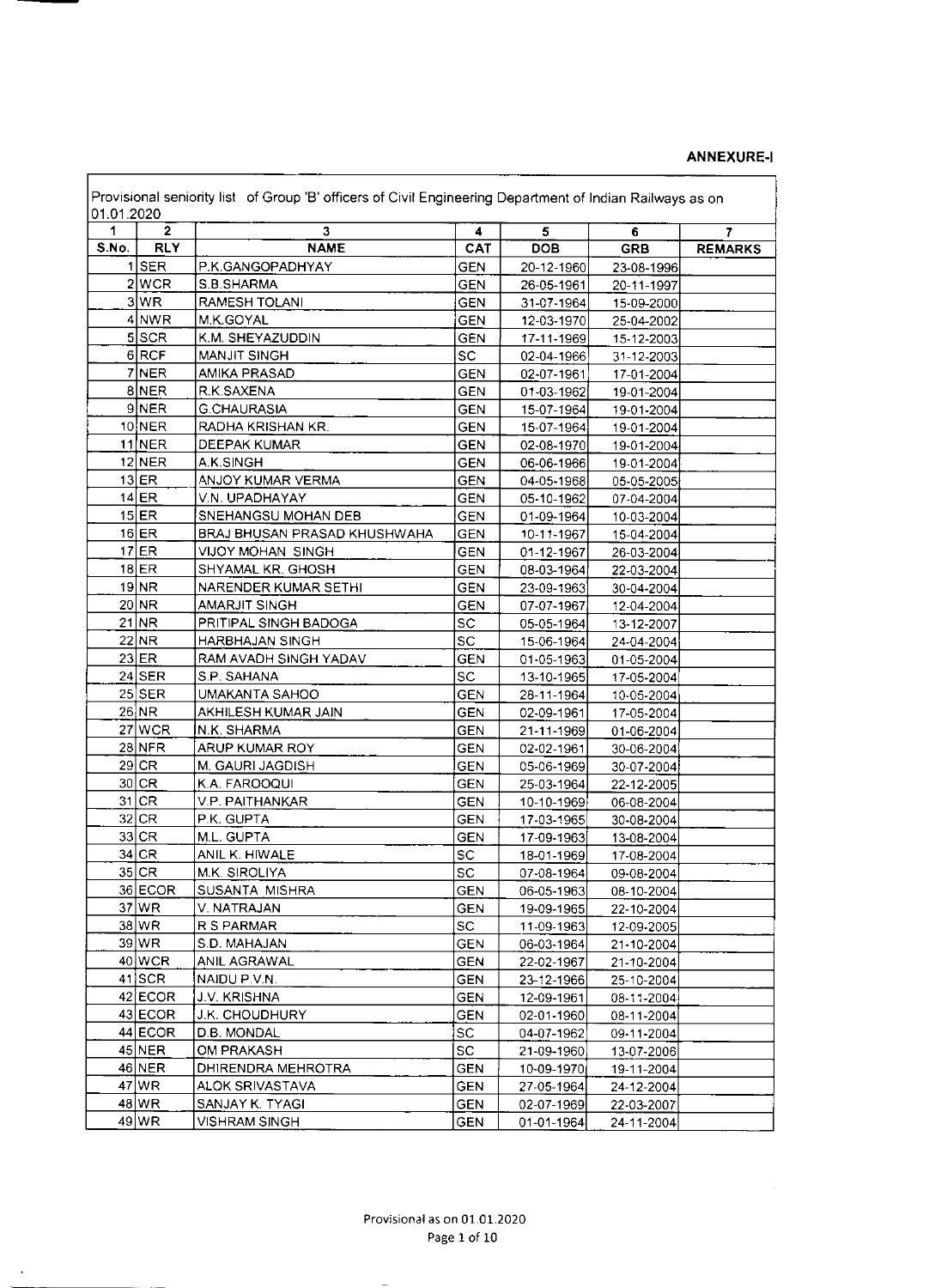| 1.    | $\mathbf{z}$          | 3                          | 4          | 5                | 6          | 7              |
|-------|-----------------------|----------------------------|------------|------------------|------------|----------------|
| S.No. | <b>RLY</b>            | <b>NAME</b>                | CAT.       | <b>DOB</b>       | <b>GRB</b> | <b>REMARKS</b> |
|       | 50 NER                | SUDESH KUMAR               | <b>SC</b>  | 01-08-1961       | 30-11-2004 |                |
|       | 51 NR                 | M.K.PANDEY                 | <b>GEN</b> | 01-07-1971       | 14-12-2004 |                |
|       | 52 NR                 | RAJNEESH KUMAR RASTOGI     | <b>GEN</b> | 30-03-1965       | 13-12-2004 |                |
|       | 53 NR                 | PRAVEEN KUMAR              | GEN        | 27-12-1967       | 14-12-2004 |                |
|       | 54 NR                 | JATINDER KUMAR             | <b>GEN</b> | 15-05-1967       | 13-12-2004 |                |
|       | 55 NR                 | SANJAY CHAWLA              | <b>GEN</b> | 15-08-1971       | 14-12-2004 |                |
|       | 56 NR                 | RAJINDER KUMAR GOEL        | <b>GEN</b> | 18-08-1963       | 14-12-2004 |                |
|       | $57$ NR               | O.P.DESHWAL                | <b>GEN</b> | 04-11-1966       | 13-12-2004 |                |
|       | 58 NR                 | BHUPINDER SALWAN           | <b>GEN</b> | 12-11-1967       | 23-12-2004 |                |
|       | 59 NR                 | SUKHVIR SINGH              | SC.        | 01-01-1964       | 14-12-2004 |                |
|       | 60 NR                 | AGYA PAL SINGH             | SC         | $01 - 05 - 1970$ | 14-12-2004 |                |
|       | $61$ NR               | OM PRAKASH                 | <b>SC</b>  | 05-07-1966       | 04-01-2005 |                |
|       | 62 NR                 | JAGMOHAN C LAAMBA          | SC.        | 01-07-1966       | 05-01-2005 |                |
|       | 63 NR                 | PUNIT KUMAR SRIVASTAVA     | <b>GEN</b> | 24-05-1964       | 14-12-2004 |                |
|       | 64 NR                 | NIRMALSINGH                | <b>GEN</b> | 09-04-1962       | 14-12-2004 |                |
|       | $65$ NR               | HARMINDER SINGH SIDHU      | <b>GEN</b> | 20-03-1970       | 04-01-2005 |                |
|       | 66 NR                 | AMIT JAIN                  | GEN        | 24-08-1967       | 14-12-2004 |                |
|       | 67 NR                 | HARPAL SINGH               | <b>GEN</b> | 20-08-1968       | 23-12-2004 |                |
|       | 68 NR                 | MAHESH KUMAR KINGER        | GEN        | 08-04-1962       | 13-12-2004 |                |
|       | 69 NR                 | ARUN MAHAJAN               | GEN        | 05-09-1963       | 29-12-2004 |                |
|       | 70 NR                 | PAWAN KUMAR                | <b>GEN</b> | 07-07-1962       | 01-12-2004 |                |
|       | 71 ECOR               | M. SRINIVAS RAO            | <b>GEN</b> | 15-01-1969       | 03-12-2004 |                |
|       | $72$ ER               | VINIT RAJAN JHA            | GEN        | 07-05-1960       | 07-12-2004 |                |
|       | 73 NFR                | SATYABRATA SAHA            | <b>GEN</b> | 01-08-1967       | 27-01-2005 |                |
|       | 74 NFR                | RAMESH CH. SARMAH          | <b>GEN</b> | 01-12-1961       | 15-04-2005 |                |
|       | 75 NFR                | DILIP SEAL                 | <b>GEN</b> | 14-01-1966       | 07-12-2004 |                |
|       | 76 NR                 | NISAR AHMED KHAN           | <b>GEN</b> | 05-07-1968       | 13-12-2004 |                |
|       | 77 NR                 | JAI KRISHAN                | SC         | 30-01-1967       | 23-12-2004 |                |
|       | 78 NR                 | MOHINDER KUMAR             | SC.        | 21-01-1965       | 14-12-2004 |                |
|       | 79 NR                 | KANTI PRASAD               | <b>SC</b>  | 01-07-1966       | 14-12-2004 |                |
|       | 80 NR                 | RAKESH KUMAR               | SC.        | 23-04-1972       | 14-12-2004 |                |
|       | 81 ER                 | ALOK KUMAR GUPTA KABIRAJ   | <b>GEN</b> | 29-10-1960       | 15-12-2004 |                |
|       | $82$ NFR              | <b>ABHIJIT GHOSH</b>       | <b>GEN</b> | 25-02-1969       | 28-01-2005 |                |
|       | 83 NFR                | <b>BHASKAR DAS</b>         | SC         | 21-05-1964       | 05-01-2005 |                |
|       | 84 NFR                | DILIP KALITA               | <b>GEN</b> | 01-07-1968       | 24-12-2004 |                |
|       | 85 NR                 | KISHAN LAL                 | SC         | 13-11-1968       | 31-12-2004 |                |
|       | $86$ SER              | A.K. CHAUDHARY             | <b>GEN</b> | 05-01-1967       | 10-01-2005 |                |
|       | $87$ SER              | S.P. SINGH                 | <b>GEN</b> | 23-01-1965       | 04-01-2005 |                |
|       | 88 NWR                | RAM BABU TANWAR            | SC.        | 03-05-1968       | 05-01-2005 |                |
|       | 89 NFR                | PRASANTA DUT : '           | <b>GEN</b> | 15-02-1971       | 05-01-2005 |                |
|       | 90 SER                | H.P. SATPATHY              | <b>GEN</b> | 14-05-1971       | 05-01-2005 |                |
|       | 91 ECOR               | K.S. SATYANARAYANA         | <b>GEN</b> | 02-11-1967       | 07-01-2005 |                |
|       | 92 ECOR               | K.S.S. RAO                 | <b>GEN</b> | 10-08-1960       | 07-01-2005 |                |
|       | $93$ SER              | S. PATTANAYAK              | <b>GEN</b> | 01-06-1972       | 31-01-2005 |                |
|       | 94 SER                | A.K. PAUL                  | GEN        | 19-01-1963       | 10-01-2005 |                |
|       | $95$ SER              | R.R. SAXENA                | <b>GEN</b> | 07-04-1966       | 24-01-2005 |                |
|       | 96 ECOR               | P. SANKARAIAH              | <b>GEN</b> | 01-08-1967       | 14-03-2005 |                |
|       | 97 ECOR               | B.K. TRIPATHY              | <b>GEN</b> | 08-02-1965       | 12-01-2005 |                |
|       | 98 SER                | S. KUMAR                   | SC         | 05-01-1971       | 12-01-2005 |                |
|       | 99 ECOR               | A.K. PARIDA                | GEN        | 01-06-1960       | 28-01-2005 |                |
|       | $100 \vert \text{WR}$ | <b>INDRAJ SINGH RAJPUT</b> | GEN        | 26-04-1963       | 31-01-2005 |                |
|       | $101$ SECR            | BIKRAM DAS                 | SC         | 02-12-1972       | 09-03-2005 |                |
|       | $102$ SECR            | AKHILESH KUMAR SINGH       | <b>GEN</b> | 15-01-1963       | 14-03-2005 |                |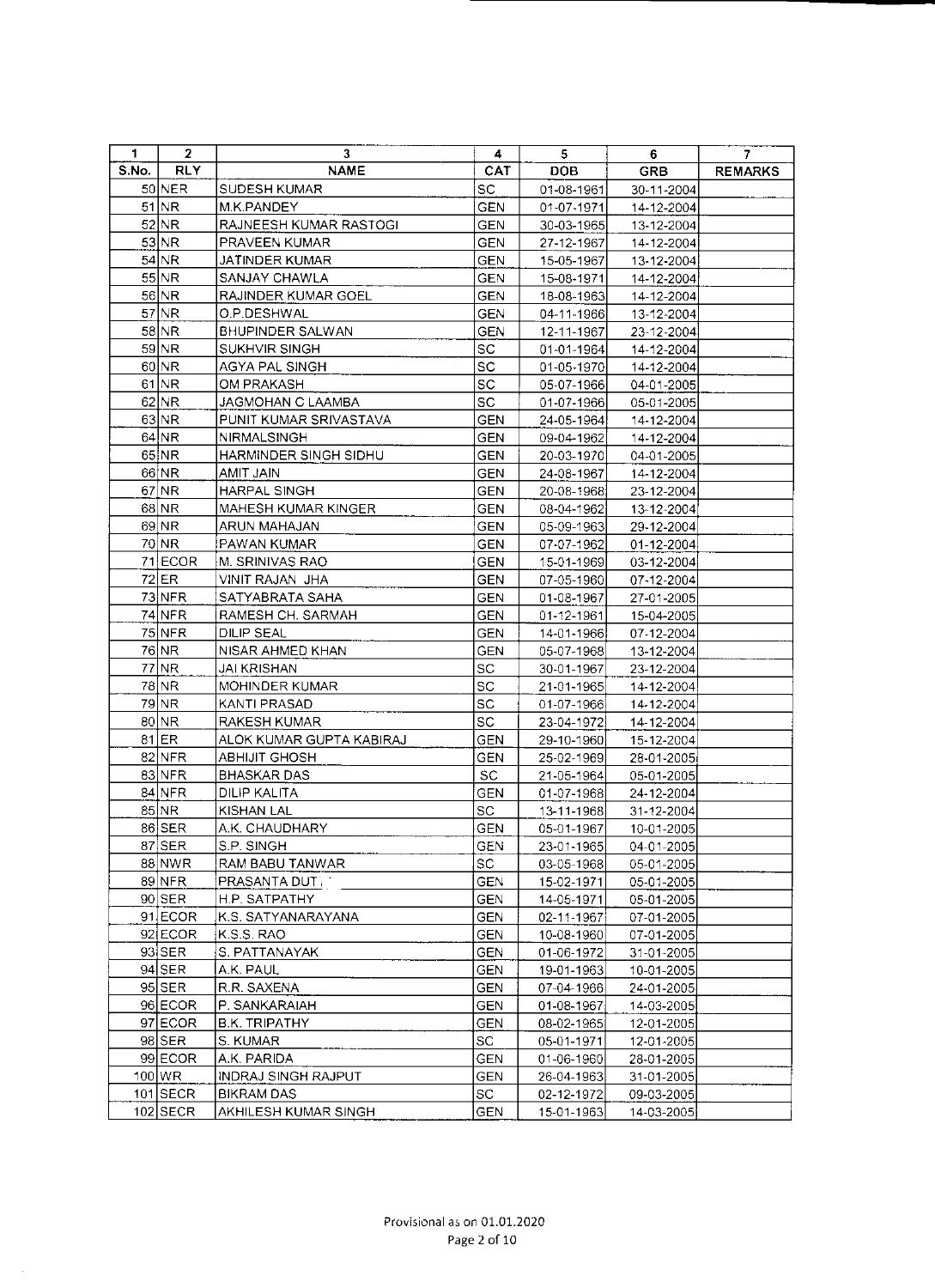| 1          | $\mathbf{2}$ | $\overline{\mathbf{3}}$ | 4          | 5.           | 6          | $\overline{I}$ |
|------------|--------------|-------------------------|------------|--------------|------------|----------------|
| S.No.      | <b>RLY</b>   | <b>NAME</b>             | CAT        | <b>DOB</b>   | <b>GRB</b> | <b>REMARKS</b> |
| $103$ SR   |              | SREENIVASULU M.         | GEN        | 01-07-1968   | 17-03-2005 |                |
|            | $104$ SR     | GANESH. M.              | SC         | 25-06-1966   | 21-03-2005 |                |
|            | $105$ $SR$   | SREEKUMAR A.V.          | <b>GEN</b> | 25-05-1966   | 06-04-2006 |                |
| $106$ SR   |              | JAYARAMAN. N.           | GEN        | 18-04-1965   | 23-03-2005 |                |
| 107 SR     |              | KANNAN. R.K.            | <b>GEN</b> | 01-05-1969   | 21-03-2005 |                |
| 108 SR     |              | MARIMUTHU. S.           | GEN        | 16-04-1967   | 21-03-2005 |                |
| $109$ SR   |              | VENKATESAN K.           | <b>GEN</b> | 21-05-1965   | 21-03-2005 |                |
| 110 SR     |              | MANTHIRAMOORTHY. S.     | <b>GEN</b> | 25-05-1966   | 21-03-2005 |                |
| $111$ $SR$ |              | UMASANKAR. N.           | <b>GEN</b> | 15-06-1966   | 21-03-2005 |                |
| $112$ SR   |              | GOPI CHANDRA NAYAKA L   | <b>GEN</b> | 21-06-1964   | 31-03-2005 |                |
| $113$ SR   |              | ARULMOZHI. U.           | <b>GEN</b> | 08-04-1964   | 21-03-2005 |                |
| $114$ SR   |              | GNANASEKARAN. K.G.      | <b>GEN</b> | 27-05-1968   | 21-03-2005 |                |
| $115$ SR   |              | KADIRAVAN.C.            | <b>GEN</b> | 29-05-1968   | 17-03-2005 |                |
| $116$ SR   |              | L.B. SINGH MURYA        | <b>GEN</b> | 01-07-1965   | 01-04-2005 |                |
|            | $117$ SR     | SHANMUGHAM S            | <b>GEN</b> | 30-04-1965   | 17-03-2005 |                |
|            | $118$ $SR$   | ANAND. P.               | GEN        | 20-06-1972   | 21-03-2005 |                |
|            | 119 WCR      | R.S. CHAUDHARY          | <b>GEN</b> | 15-06-1962   | 04-04-2005 |                |
|            | 120 WCR      | SURESH SINGH            | <b>GEN</b> | 20-07-1963   | 06-04-2005 |                |
|            | $121$ WCR    | <b>GOVIND KHARE</b>     | <b>GEN</b> | 19-07-1967   | 06-04-2005 |                |
|            | 122 WCR      | SANDEEP OBERAI          | GEN        | 24-12-1964   | 06-04-2005 |                |
|            | $123$ WCR    | R.K. TRIPATHI           | <b>GEN</b> | 10-08-1963   | 06-04-2005 |                |
|            | $124$ WCR    | AJAY SHRIVASTAVA        | <b>GEN</b> | 10-05-1963   | 26-04-2005 |                |
|            | $125$ WCR    | LOKESH VERMA            | <b>GEN</b> | 09-09-1964   | 26-04-2005 |                |
|            | $126$ SCR    | VEERAMANI S.            | <b>GEN</b> | 09-01-1960   | 30-04-2005 |                |
|            | $127$ SCR    | SRINIVISA RAO G.        | <b>GEN</b> | 21-03-1962   | 30-04-2005 |                |
|            | $128$ SCR    | DANIEL SMITH P.         | SC.        | 18-05-1963   | 01-05-2005 |                |
|            | $129$ SCR    | VENUGOPAL K.            | SC.        | 15-06-1964   | 30-04-2005 |                |
|            | 130 SCR      | CHANDRAMOHAN D.         | SC         | 21-12-1960   | 30-04-2005 |                |
|            | $131$ SCR    | NARENDAR REDDY L.       | <b>GEN</b> | 11-12-1965   | 30-04-2005 |                |
|            | $132$ SCR    | SAMBAIAH K.             | <b>GEN</b> | 03-04-1961   | 30-04-2005 |                |
|            | $133$ ECOR   | M.V. RAMANA             | <b>GEN</b> | 12-03-1969   | 30-04-2005 |                |
|            | $134$ SCR    | SRINIVASA RAO KAJA      | <b>GEN</b> | 01-06-1961   | 02-05-2005 |                |
|            | $135$ NER    | K.S. PANDEY             | GEN        | 16-03-1960   | 04-05-2005 |                |
|            | $136$ NER    | RAM AWADH               | SC.        | 01-06-1962   | 06-05-2005 |                |
|            | 137 NER      | O.P. SONKAR             | SC         | 29-06-1964   | 05-05-2005 |                |
|            | $138$ SWR    | GHANA SHYAM PRADHAN     | <b>GEN</b> | 16-03-1963   | 11-05-2005 |                |
|            | 139 WCR      | R.N. LOKHARE            | SC         | 04-05-1965   | 25-05-2005 |                |
|            | $140$ WCR    | M.R. MEENA              | ST         | 05-07-1961   | 20-07-2005 |                |
|            | $141$ WCR    | B. SHANKAR GAUTAM       | SC         | 01-07-1966   | 17-05-2005 |                |
|            | 142 WCR      | G.S. DAHIYA             | SC         | 03-08-1961   | 13-05-2005 |                |
|            | $143$ ECOR   | K.C. GOUDA              | GEN        | 03-04-1969   | 13-05-2005 |                |
|            | $144$ ECOR   | P.K. GHOSH              | GEN        | 22-01-1963   | 13-05-2005 |                |
|            | $145$ SWR    | P.B.MANJUNATHAPPA       | ST         | 16-03-1963   | 19-05-2005 |                |
|            | $146$ SCR    | KRISHNAPPA M.N.         | ST         | 22-04-1965   | 25-05-2005 |                |
|            | 147 NER      | MASOOD AHMAD            | GEN        | 25-06-1968   | 06-06-2005 |                |
|            | $148$ ECR    | RAJESH SINHA            | GEN        | 22-09-1966   | 07-07-2005 |                |
|            | $149$ ECR    | RAKESH RANJAN SINGH     | GEN        | 05-06-1961   | 01-07-2005 |                |
|            | $150$ ECR    | SHAILESH KUMAR SINHA    | GEN        | 28-02-1971   | 28-06-2005 |                |
|            | $151$ ECR    | VIJAY KUDESIA           | <b>GEN</b> | 01-07-1961   | 07-07-2005 |                |
|            | $152$ ECR    | MANOJ KUMAR SINGH       | <b>GEN</b> | 15-08-1969   | 04-07-2005 |                |
|            | $153$ ECR    | NARENDRA KUMAR          | <b>GEN</b> | $01-01-1964$ | 30-06-2005 |                |
|            | $154$ ER     | TAPAS KUMAR MITRA       | GEN        | 12-01-1962   | 04-07-2005 |                |
|            | $155$ SWR    | BASANT KUMAR RAULA      | GEN        | 10-05-1963   | 06-07-2005 |                |

 $\ddot{\phantom{a}}$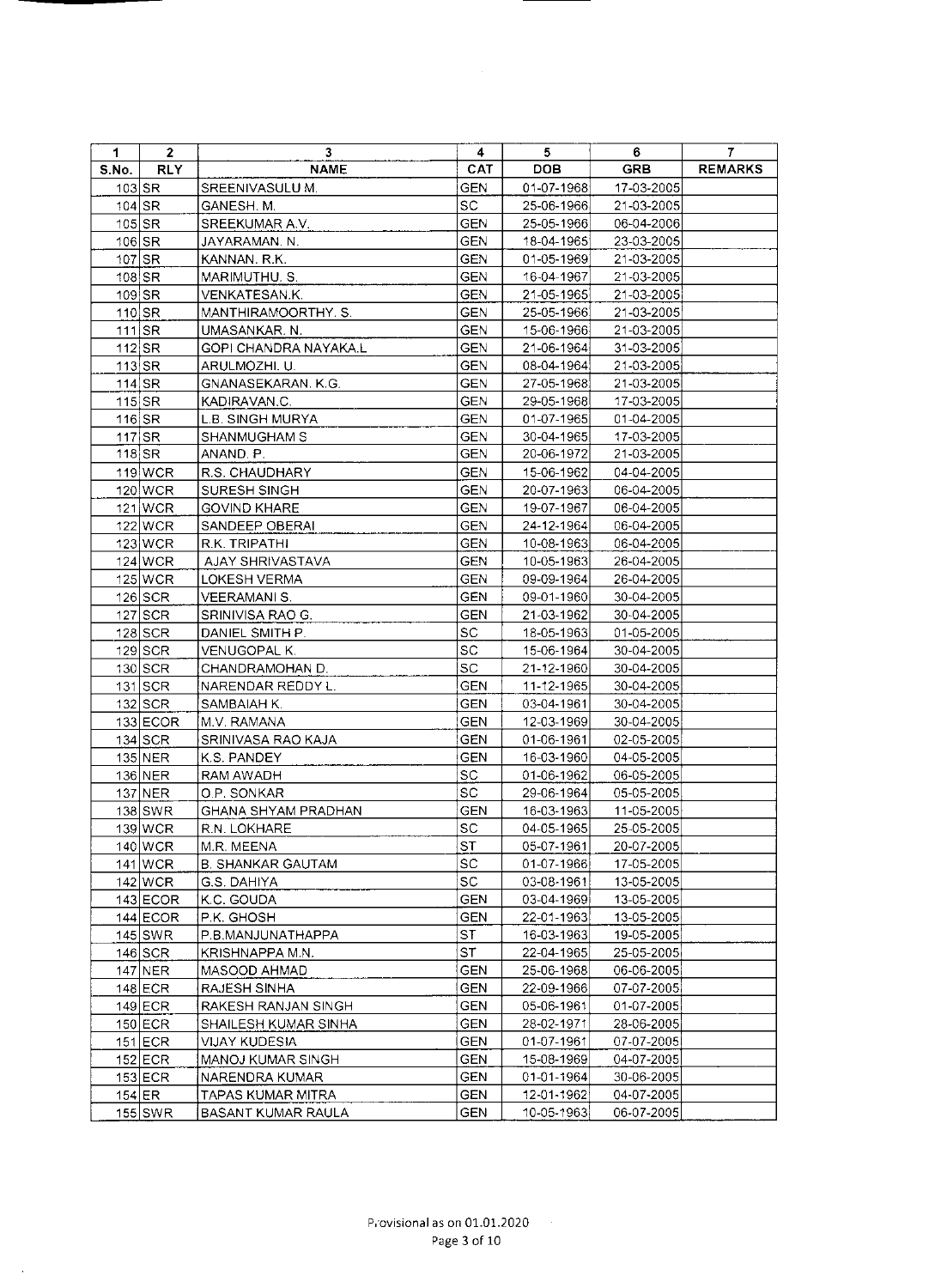| 1     | $\mathbf{2}$ | 3                       | 4          | 5.               | 6          | 7              |
|-------|--------------|-------------------------|------------|------------------|------------|----------------|
| S.No. | <b>RLY</b>   | <b>NAME</b>             | <b>CAT</b> | <b>DOB</b>       | <b>GRB</b> | <b>REMARKS</b> |
|       | $156$ SECR   | PANKAJ KUMAR CHOUBEY    | <b>GEN</b> | 11-09-1971       | 08-07-2005 |                |
|       | $157$ SWR    | A.CHENNARAYAPPA         | <b>ST</b>  | 30-10-1961       | 11-07-2005 |                |
|       | $158$ SECR   | S.K.MISHRA              | <b>GEN</b> | 22-07-1972       | 15-07-2005 |                |
|       | $159$ SECR   | MOHAN J.CHAUDHARY       | <b>GEN</b> | 01-06-1969       | 16-08-2005 |                |
|       | 160 SECR     | RAM NARESH              | <b>GEN</b> | 15-03-1972       | 13-07-2005 |                |
|       | $161$ SECR   | YOGESH SINGH            | <b>GEN</b> | 23-11-1968       | 14-07-2005 |                |
|       | 162 WR       | SANJEEV KUMAR JAIN      | <b>GEN</b> | 19-06-1966       | 29-07-2005 |                |
|       | 163 WR       | ASHOK KUMAR ARYA        | SC         | 15-05-1968       | 25-07-2005 |                |
|       | $164$ ECR    | <b>SAMIRAN BISWAS</b>   | ${\sf SC}$ | 12-08-1962       | 26-07-2005 |                |
|       | $165$ SWR    | T.S.SURAJ KUMAR         | <b>GEN</b> | 27-04-1968       | 28-07-2005 |                |
|       | $166$ SWR    | S.B.BANKAPUR            | <b>ST</b>  | 01-01-1963       | 28-07-2005 |                |
|       | 167 RDSO     | M.P. JOSHI              | <b>GEN</b> | 01-07-1962       | 29-07-2005 |                |
|       | 168 RDSO     | J.R. MEENA              | <b>ST</b>  | 01-10-1972       | 29-07-2005 |                |
|       | $169$ CR     | <b>JOEL THOMAS</b>      | <b>GEN</b> | 11-05-1964       | 16-08-2005 |                |
|       | $170$ SECR   | SHIVDATTA KHANDENATH    | <b>GEN</b> | 16-04-1966       | 08-09-2005 |                |
|       | 171 NWR      | <b>B.L.MEENA</b>        | <b>ST</b>  | $01 - 10 - 1964$ | 29-02-2008 |                |
|       | 172 NWR      | MOHD RIYAZ MIRZA        | GEN        | 15-08-1960       | 04-10-2005 |                |
|       | 173 NCR      | C.S. SHARANG            | ${\sf SC}$ | 12-09-1969       | 05-10-2005 |                |
|       | 174 NWR      | MUKESH KUMAR BAWEJA     | <b>GEN</b> | 19-06-1961       | 10-10-2005 |                |
|       | 175 NWR      | AKHILESH CHANDRA TIWARI | <b>GEN</b> | 30-03-1966       | 10-10-2005 |                |
|       | 176 NWR      | <b>BRIJESH MATHUR</b>   | <b>GEN</b> | 01-03-1965       | 30-12-2005 |                |
|       | $177$ NWR    | RAMCHANDRA MEENA        | <b>ST</b>  | 08-05-1964       | 13-10-2005 |                |
|       | $178$ NWR    | <b>MATADEEN AGARWAL</b> | <b>GEN</b> | 01-07-1963       | 05-11-2005 |                |
|       | $179$ NWR    | <b>GAJRAJ JAIN</b>      | <b>GEN</b> | 01-12-1963       | 29-10-2005 |                |
|       | 180 NWR      | <b>GOPAL LAL PANDAR</b> | <b>SC</b>  | $01-01-1966$     | 10-11-2005 |                |
|       | 181 NWR      | RAMKARAN MEENA          | <b>ST</b>  | $01-01-1961$     | 13-10-2005 |                |
|       | 182 NWR      | LAL CHANDER SUTHAR      | <b>GEN</b> | 01-06-1963       | 24-10-2005 |                |
|       | 183 NWR      | RAVINDRA MATHUR         | <b>GEN</b> | 16-07-1964       | 07-10-2005 |                |
|       | $184$ NWR    | MUKESH CHAND VERMA      | <b>GEN</b> | 05-06-1966       | 10-10-2005 |                |
|       | $185$ NWR    | SUNDER SINGH GEHLOT     | <b>GEN</b> | 28-10-1963       | 10-10-2005 |                |
|       | $186$ NWR    | DURGADAS VERMA          | <b>GEN</b> | 22-07-1962       | 14-11-2005 |                |
|       | 187 NWR      | <b>AVTAR SINGH</b>      | SC         | 10-05-1964       | 30-11-2005 |                |
|       | 188 NWR      | <b>SHIV KARAN</b>       | <b>GEN</b> | 20-12-1965       | 03-11-2006 |                |
|       | 189 NWR      | <b>GHANSHYAM DAVE</b>   | <b>GEN</b> | 09-01-1963       | 10-10-2005 |                |
|       | 190 WR       | V.K. MISHRA             | <b>GEN</b> | 03-01-1965       | 24-10-2005 |                |
|       | $191$ ECOR   | N.R. GURU               | <b>GEN</b> | 15-01-1972       | 22-03-2006 |                |
|       | 192 ECOR     | SIBA SANKAR SAHOO       | GEN        | 01-04-1970       | 21-12-2005 |                |
|       | 193 ECOR     | D. JAGADISWAR RAO       | <b>GEN</b> | 10-06-1970       | 03-11-2005 |                |
|       | 194 WR       | R.G. CHAUDHARY          | SC         | 05-04-1963       | 12-11-2005 |                |
|       | $195$ SCR    | STANLEY D.              | SC         | 24-05-1964       | 30-11-2005 |                |
|       | $196$ SWR    | VIJAY KUMAR P.          | <b>SC</b>  | 17-02-1963       | 08-12-2005 |                |
|       | $197$ SWR    | S.G.BANERJEE            | SC         | 06-06-1964       | 08-12-2005 |                |
|       | 198 ECOR     | SANJIB KUMAR DIXIT      | <b>GEN</b> | 03-07-1968       | 16-02-2006 |                |
|       | $199$ ECOR   | E.V. GURUNADHA RAO      | <b>GEN</b> | 12-08-1969       | 26-12-2005 |                |
|       | 200 SER      | A.K. SENGUPTA           | <b>GEN</b> | 28-06-1961       | 24-02-2006 |                |
|       | $201$ SER    | P.S. MUKHERJEE          | <b>GEN</b> | 31-07-1963       | 18-01-2006 |                |
|       | $202$ ECOR   | U.C. BATHAM             | SC         | 14-07-1971       | 25-01-2006 |                |
|       | $203$ ER     | TARACHAND               | ${\sf SC}$ | 25-03-1968       | 10-02-2006 |                |
|       | $204$ NR     | VIJETA SINGH            | GEN        | 27-07-1965       | 21-02-2006 |                |
|       | $205$ SER    | SAMADDAR P.             | SC         | 15-01-1963       | 25-03-2006 |                |
|       | $206$ SER    | <b>TIRKEY SUNIL</b>     | <b>ST</b>  | 09-02-1967       | 03-03-2006 |                |
|       | $207$ ER     | SUNIL KUMAR SAHA        | ${\sf SC}$ | 02-06-1962       | 08-03-2006 |                |
|       | $208$ NCR    | S.K. CHAUHAN            | GEN        | 09-05-1966       | 20-03-2006 |                |

 $\ddot{\phantom{0}}$ 

 $\sim 40$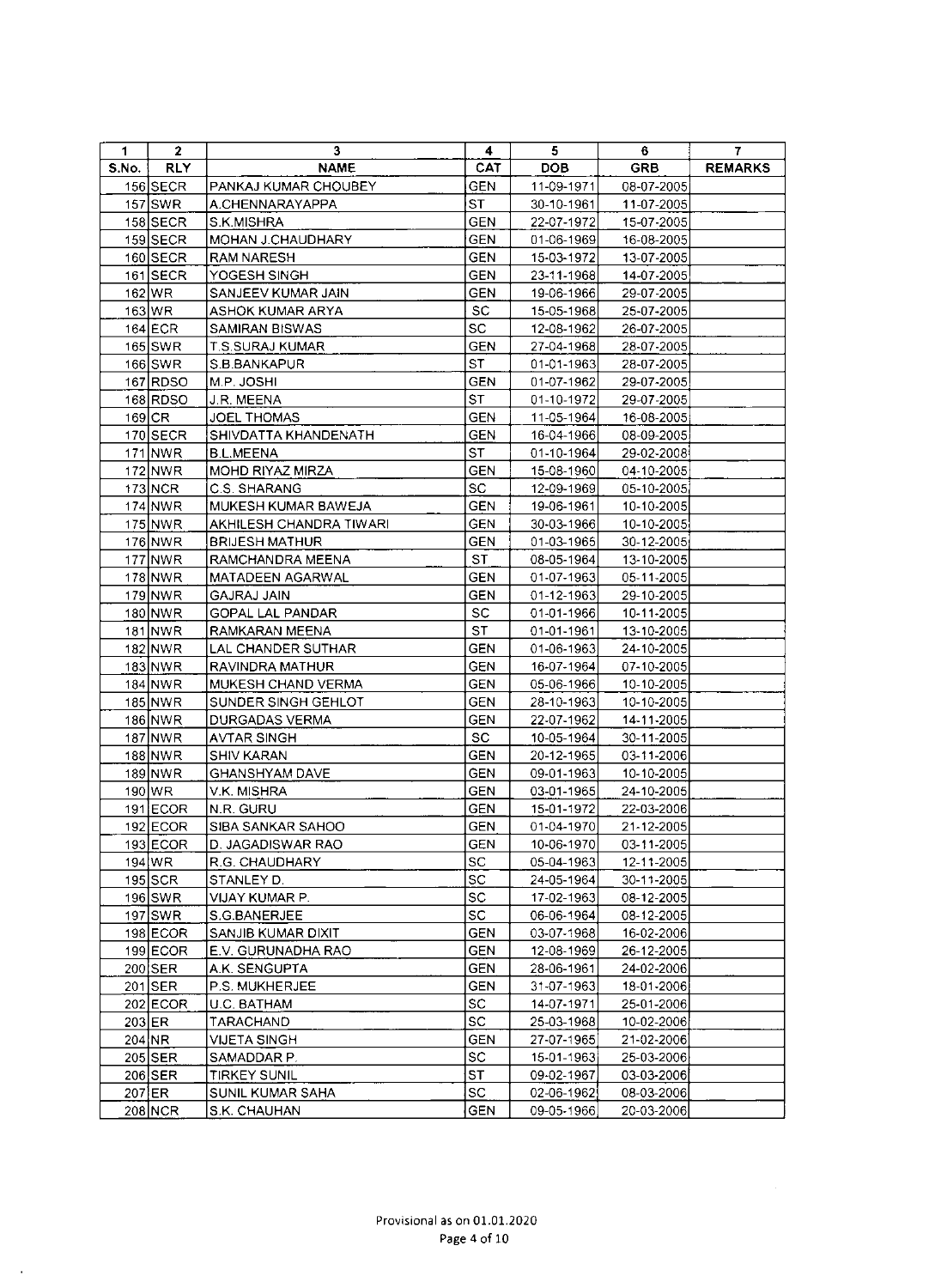| 1        | 2          | 3                          | 4                            | 5              | 6          | 7              |
|----------|------------|----------------------------|------------------------------|----------------|------------|----------------|
| S.No.    | <b>RLY</b> | <b>NAME</b>                | CAT                          | <b>DOB</b>     | <b>GRB</b> | <b>REMARKS</b> |
|          | 209 RDSO   | J.K. SRIVASTAVA            | <b>GEN</b>                   | 26-06-1977     | 24-03-2006 |                |
|          | 210 CR     | A.S. DESHPANDE             | <b>GEN</b>                   | 09-04-1970     | 03-04-2006 |                |
|          | $211$ CR   | A.M. BAKSHI                | <b>GEN</b>                   | 28-08-1965     | 06-04-2006 |                |
|          | $212$ CR   | <b>VIKAS KUMAR</b>         | <b>GEN</b>                   | 25-12-1969     | 24-04-2006 |                |
|          | $213$ CR   | D.K. SHUKLA                | GEN                          | 23-09-1966     | 29-04-2006 |                |
|          | $214$ CR   | DEVENDRA KUMAR             | <b>GEN</b>                   | 05-11-1968     | 29-04-2006 |                |
|          | $215$ CR   | M.S. TOMAR                 | <b>GEN</b>                   | 10-07-1962     | 01-05-2006 |                |
|          | $216$ CR   | R.K. KATHAL                | <b>GEN</b>                   | 15-03-1968     | 02-05-2006 |                |
|          | $217$ CR   | S.R. GAHANE                | <b>ST</b>                    | 24-12-1964     | 27-04-2006 |                |
|          | 218 SECR   | V.R. MEENA                 | <b>ST</b>                    | 08-07-1962     | 28-04-2006 |                |
|          | $219$ SCR  | ANJAIAH N.                 | SC                           | 07-04-1961     | 21-02-2008 |                |
|          | 220 SCR    | VIJAYA KUMAR Ch.           | SC                           | 11-04-1967     | 24-01-2008 |                |
|          | 221 SCR    | SUBBA RAO V.               | <b>ST</b>                    | 21-01-1966     | 11-02-2008 |                |
|          | $222$ SCR  | BADDIYYA A.                | <b>ST</b>                    | 04-05-1966     | 10-03-2008 |                |
|          | 223 SCR    | VIJAYA KISHORE A.          | SC                           | 01-07-1961     | 18-01-2008 |                |
|          | 224 SCR    | SURYANARAYANA K.V          | <b>GEN</b>                   | 09-02-1960     | 02-05-2006 |                |
|          | $225$ WR   | BHARAT KUMAR JAIN          | <b>GEN</b>                   | 02-06-1961     | 30-05-2006 |                |
|          | 226 WR     | GAJENDRA PAL SINGH         | GEN                          | 01-06-1964     | 06-05-2006 |                |
|          | $227$ ER   | PRABIR ACHARJEE            | <b>GEN</b>                   | 03-09-1960     | 30-06-2006 |                |
|          | $228$ ER   | ASOK KUMAR MONDAL          | <b>GEN</b>                   | 12-01-1963     | 28-06-2006 |                |
|          | $229$ ER   | AJIT PRASAD SINGH          | <b>GEN</b>                   | 28-10-1970     | 16-06-2006 |                |
|          | 230 ER     | SOUMIT KUMAR MUKHERJEE     | GEN                          | 05-01-1962     | 31-05-2006 |                |
|          | 231 NWR    | R.L.DEORA                  | ST                           | 01-09-1960     | 01-06-2006 |                |
| 232 ER   |            | MADAN KUMAR HUI            | <b>GEN</b>                   | 21-01-1964     | 07-06-2006 |                |
|          | 233 ECR    | <b>B.K.THAKUR</b>          | <b>GEN</b>                   | 24-03-1964     | 08-06-2006 |                |
|          | 234 WR     | S.C. NAG                   | <b>ST</b>                    | 07-01-1964     | 17-06-2006 |                |
|          | 235 WR     | JITENDRA SINGH RATHORE     | SC.                          | 01-08-1968     | 28-07-2006 |                |
|          | 236 WR     | MAKE VENKATA RAMANA        | ${\sf SC}$                   | 24-08-1968     | 05-09-2006 |                |
|          | 237 WR     | ATUL KUMAR                 | <b>GEN</b>                   | 03-12-1965     | 07-09-2006 |                |
|          | 238 WR     | KAPIL SRIVASTAVA           | <b>GEN</b>                   | 27-07-1966     | 09-06-2006 |                |
| $239$ ER |            | ASHIS KUMAR DAS            | GEN                          | 13-03-1962     | 08-07-2006 |                |
| 240 ER   |            | <b>BHAIRAB CHANDRA PAL</b> | <b>GEN</b>                   | 04-09-1963     | 19-06-2006 |                |
| 241 ER   |            | GOURANGA RAJBONGSHI        | SC.                          | 24-07-1962     | 19-06-2006 |                |
|          | $242$ SER  | PARIK V.K.                 | GEN                          | 27-06-1961     | 17-07-2009 |                |
|          | $243$ SER  | A.K. MAITY                 | GEN                          | 28-02-1961     | 22-06-2006 |                |
|          | $244$ SCR  | GOUTHAM P.                 | GEN                          | $[07-06-1964]$ | 26-06-2006 |                |
| $245$ SR |            | KALAIVANAN, S              | GEN                          | 15-03-1960     | 29-06-2006 |                |
| 246 SR   |            | BHASKARAN. D               | GEN                          | 01-03-1960     | 29-06-2006 |                |
|          | 247 NCR    | <b>PANNA LAL</b>           | $\operatorname{\textsf{sc}}$ | 01-10-1963     | 30-06-2006 |                |
|          | 248 NCR    | DEEPAK RAJ GUPTA           | <b>GEN</b>                   | 06-07-1960     | 30-06-2006 |                |
| 249 NR   |            | HARBANS SINGH              | GEN                          | 15-02-1965     | 08-07-2006 |                |
| 250 NR   |            | RAMESH THAPAR              | SC                           | 08-05-1962     | 12-07-2006 |                |
| 251 NR   |            | A.K. AGARWAL               | <b>GEN</b>                   | 27-01-1960     | 30-06-2006 |                |
|          | 252 NCR    | ANIL KUMAR JAIN            | <b>GEN</b>                   | 01-01-1969     | 30-06-2006 |                |
|          | 253 NCR    | M.P. KUSHWAHA              | GEN                          | 15-07-1970     | 30-06-2006 |                |
|          | 254 NCR    | S.K. ASTHANA               | GEN                          | 15-08-1967     | 30-06-2006 |                |
|          | $255$ NCR  | MANOJ KUMAR MISHRA         | <b>GEN</b>                   | 18-10-1964     | 30-06-2006 |                |
|          | 256 NCR    | HARENDER KUMAR             | <b>GEN</b>                   | 02-02-1966     | 30-06-2006 |                |
|          | 257 SWR    | MUNIKRISHNA B.             | GEN                          | 10-06-1969     | 06-07-2006 |                |
|          | 258 SWR    | UNNIKRISHNAN S.            | GEN                          | 11-01-1965     | 03-07-2006 |                |
|          | 259 SWR    | VENUGOPAL P.               | GEN                          | 25-07-1964     | 03-08-2006 |                |
|          | 260 SWR    | SREENIVSULU J.             | GEN                          | 02-07-1966     | 10-07-2006 |                |
|          | $261$ SWR  | NANDAKUMAR T.A.            | ST                           | 30-04-1971     | 12-07-2006 |                |

 $\mathcal{A}^{\mathcal{A}}$ 

 $\ddot{\phantom{0}}$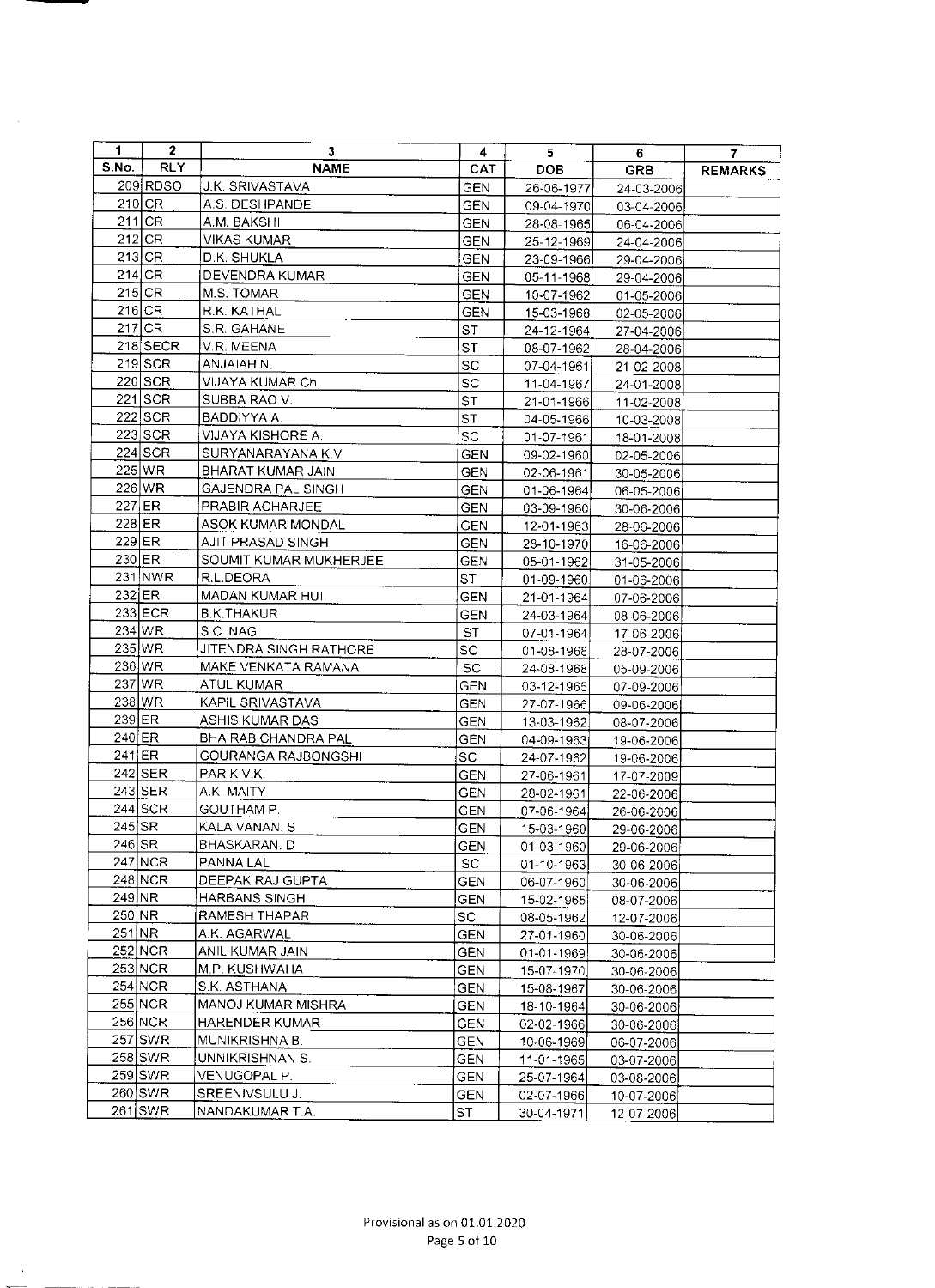| 1     | $\mathbf{2}$ | 3                        | 4          | 5.                   | 6.               | 7.             |
|-------|--------------|--------------------------|------------|----------------------|------------------|----------------|
| S.No. | <b>RLY</b>   | <b>NAME</b>              | <b>CAT</b> | <b>DOB</b>           | <b>GRB</b>       | <b>REMARKS</b> |
|       | 262 SWR      | NINGAPPA CHANDAPPA       | SC         | 01-06-1969           | 30-06-2006       |                |
|       | 263 ECR      | D.K.CHOUDHARY            | <b>GEN</b> | 18-10-1968           | 05-07-2006       |                |
|       | $264$ ECR    | <b>SHIV KUMAR</b>        | <b>GEN</b> | 02-05-1969           | 31-07-2006       |                |
|       | 265 ECR      | SHAILESH KUMAR           | <b>GEN</b> | 19-12-1965           | 05-07-2006       |                |
|       | 266 WR       | AJAY NISCHAL             | <b>GEN</b> | 18-09-1962           | 09-07-2006       |                |
|       | $267$ SWR    | SIVAKUMARA H.            | SC.        | 08-12-1967           | 10-07-2006       |                |
|       | 268 ECR      | P.TIWARY                 | <b>GEN</b> | 20-01-1965           | 21-07-2006       |                |
|       | $269$ SER    | M.T. JOSEPH              | ST         | 20-12-1970           | 09-08-2006       |                |
|       | $270$ RCF    | <b>AJAY KUMAR</b>        | <b>GEN</b> | 23-06-1963           | 28-08-2006       |                |
|       | 271 ECR      | DHARMENDRA KUMAR         | <b>GEN</b> | 15-12-1968           | 07-09-2006       |                |
|       | 272 WR       | GOVIND K. SHARMA         | <b>GEN</b> | 01-06-1965           | 25-06-2007       |                |
|       | $273$ WR     | DEVENDRA TILWAR          | <b>GEN</b> | 07-05-1964           | 19-09-2006       |                |
|       | $274$ ICF    | V.LAKSHMIKANTHAN         | <b>GEN</b> | 02-05-1962           | 27-09-2006       |                |
|       | 275 ICF      | S JEYAKUMAR              | <b>GEN</b> | 25-05-1965           | 27-09-2006       |                |
|       | 276 ICF      | V.SELVARAJ               | SC.        | 20-04-1966           | 27-09-2006       |                |
|       | $277$ NFR    | A. SENGUPTA              | <b>GEN</b> | 01-03-1969           | 28-09-2006       |                |
|       | 278 ECR      | N.K.MISHRA               | GEN        | 01-01-1966           | 16-10-2006       |                |
|       | 279 ECR      | G.D.YADAV                | <b>GEN</b> | 15-07-1969           | 09-10-2006       |                |
|       | 280 SR       | RAJENDRAN. K             | GEN        | 17-05-1960           | 11-10-2006       |                |
|       | 281 NFR      | UTPAL TALUKDER           | <b>ST</b>  | 01-02-1969           | 02-01-2007       |                |
|       | 282 NFR      | <b>BAGESWAR VERMA</b>    | <b>GEN</b> | 01-12-1969           | 22-11-2006       |                |
|       | 283 NFR      | <b>GAUTAM SINGHA ROY</b> | GEN        | 05-04-1968           | 24-10-2006       |                |
|       | 284 ECR      | V.UPADHYAY               | GEN        | 10-01-1965           | 25-10-2006       |                |
|       | 285 SWR      | T.S.NAGARAJAN            | <b>GEN</b> | 15-11-1964           | 06-11-2006       |                |
|       | 286 NFR      | MALAY BARUAH             | <b>GEN</b> | 21-07-1968           | 08-11-2006       |                |
|       | 287 SCR      | NURUDDIN ABID MD.        | <b>GEN</b> | 10-08-1966           | 17-11-2006       |                |
|       | 288 SCR      | SESHU P.S.N.             | <b>GEN</b> | 26-06-1969           | 16-11-2006       |                |
|       | $289$ SCR    | SRINIVAS P.              | GEN        | 01-04-1965           | 27-11-2006       |                |
|       | 290 SCR      | LINGA REDDY D.           | <b>GEN</b> | 12-06-1967           | 10-11-2006       |                |
|       | $291$ SCR    | SIVA KUMAR G.N.A.        | <b>GEN</b> | 10-08-1968           | 18-11-2006       |                |
|       | $292$ SCR    | VIJAYASARDHI SARMA M.    | GEN        | 03-09-1966           | 23-11-2006       |                |
|       | $293$ SCR    | RADHAKRISHNA E.          | <b>GEN</b> | 15-06-1962           | 16-11-2006       |                |
|       | $294$ SCR    | VENKATESWARLU K.         | <b>GEN</b> | 20-06-1967           | 10-11-2006       |                |
|       | $295$ SCR    | ASHOK KUMAR, K.          | <b>GEN</b> | 14-02-1968           | 15-11-2006       |                |
|       | 296 NER      | N.K.P. GUPTA             | <b>GEN</b> | 01-07-1966           | 21-12-2006       |                |
|       | 297 NER      | RAJIV PACHAURI           | GEN        | 03-07-1968           | 08-02-2007       |                |
|       | 298 NER      | K.K. YADAVA              | GEN        | $\boxed{01-07-1965}$ | $07 - 12 - 2006$ |                |
|       | 299 NER      | SHASHI KANT SINGH        | GEN        | 12-05-1967           | 30-12-2006       |                |
|       | 300 NER      | PRADEEP                  | GEN        | 27-09-1969           | 21-11-2006       |                |
|       | 301 NER      | S.K. DUBEY               | <b>GEN</b> | 01-07-1966           | 21-11-2006       |                |
|       | 302 NER      | R.K. SINGH               | <b>GEN</b> | 24-12-1969           | 21-11-2006       |                |
|       | 303 NER      | SHEO SHARAM RAM          | SC.        | 01-01-1967           | 21-11-2006       |                |
|       | $304$ SCR    | SATISH KUMAR N.          | GEN        | 31-08-1969           | 22-11-2006       |                |
|       | 305 SCR      | PUIRUSHOTHAM B.          | <b>GEN</b> | 26-06-1963           | 01-12-2006       |                |
|       | 306 SCR      | KARUNAKARA RAO Ch.       | SC         | 01-06-1968           | 07-12-2006       |                |
|       | $307$ SCR    | VENKATESWARA RAO K.      | GEN        | 24-08-1967           | 20-12-2006       |                |
|       | 308 DMW      | DEVENDRA KUMAR           | GEN        | 01-07-1972           | 27-12-2006       |                |
|       | 309 ECR      | RAM DHAN MEENA           | ST         | 08-01-1964           | 22-02-2007       |                |
|       | $310$ ECR    | DHARMENDRA KUMAR SINGH   | ST         | 22-12-1970           | 04-11-2010       |                |
|       | $311$ ECR    | ANIL KUMAR SINGH         | GEN        | 03-02-1971           | 16-03-2007       |                |
|       | 312 ECR      | ANIL KUMAR DUBEY         | <b>GEN</b> | 01-03-1962           | 20-02-2007       |                |
|       | 313 ECR      | NAGENDRA KR. UPADHYAYA   | <b>GEN</b> | 01-07-1962           | 08-03-2007       |                |
|       | 314 ECR      | DIWAKAR PD. VIDYARTHI    | <b>GEN</b> | 15-05-1969           | 16-03-2007       |                |

 $\ddot{\phantom{0}}$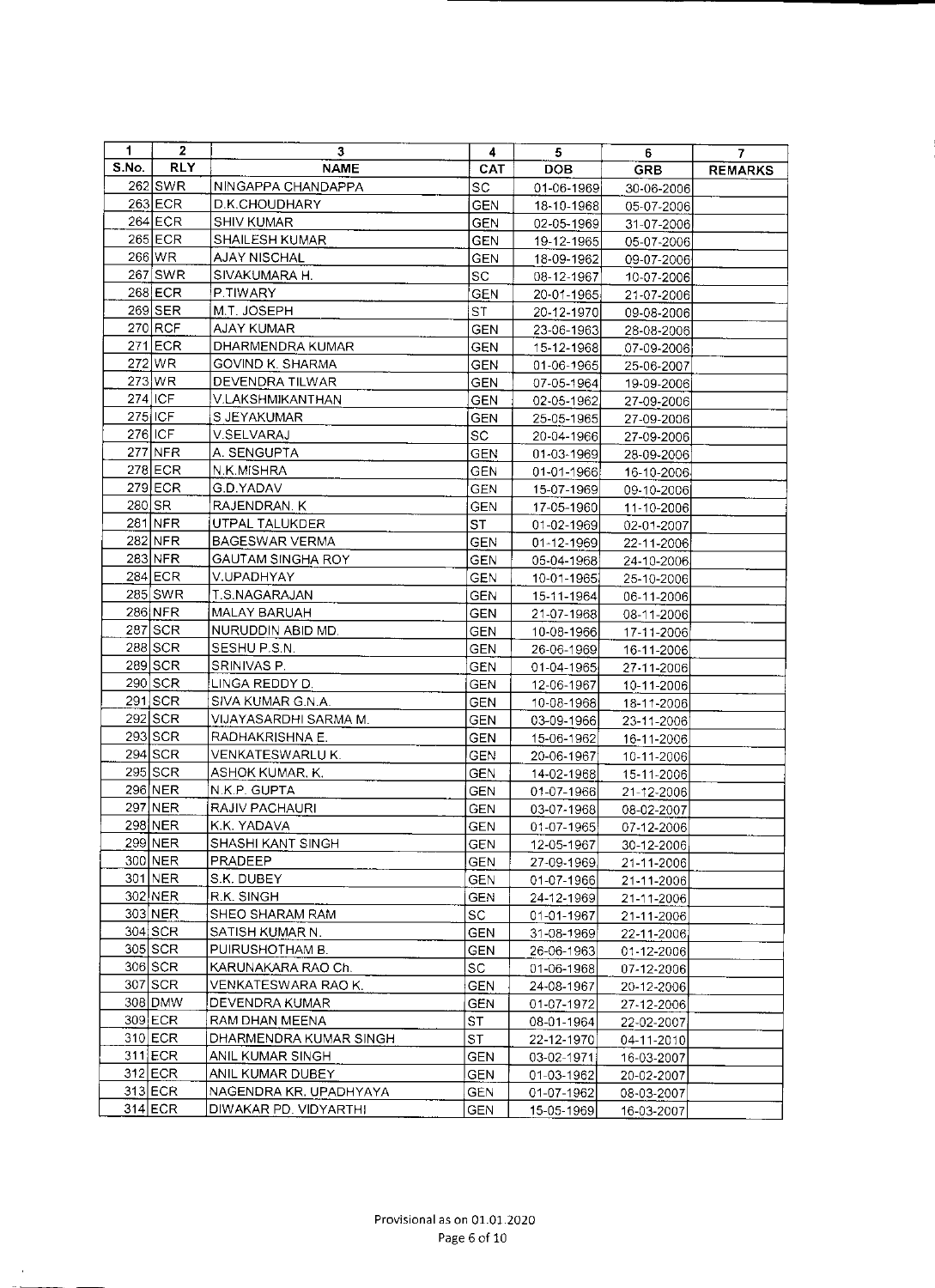| 1        | 2          | 3                         | 4          | 5                | 6.         | 7              |
|----------|------------|---------------------------|------------|------------------|------------|----------------|
| S.No.    | <b>RLY</b> | <b>NAME</b>               | <b>CAT</b> | <b>DOB</b>       | <b>GRB</b> | <b>REMARKS</b> |
|          | $315$ ECR  | TOKHESWAR SONOWAL         | ST         | $01-05-1966$     | 16-02-2007 |                |
|          | 316 NWR    | SATYA PAL KATARIA         | SC         | 07-09-1963       | 19-02-2007 |                |
|          | 317 ECR    | VIVEKANAND BHARTI         | <b>SC</b>  | 02-01-1976       | 26-02-2007 |                |
|          | $318$ ER   | <b>HARISH MAJUMDAR</b>    | <b>SC</b>  | 11-11-1960       | 01-11-2007 |                |
|          | $319$ ER   | SUSHANTA DE               | <b>GEN</b> | 10-11-1960       | 27-03-2007 |                |
|          | 320 ER     | AURN KR. BHATTACHARJEE    | <b>GEN</b> | 20-11-1960       | 22-05-2007 |                |
|          | $321$ ER   | JAWAHAR LAL PRABHAKAR     | SC.        | 01-01-1963       | 12-05-2007 |                |
|          | $322$ ER   | RAGHABENDRA NATH MITRA    | <b>GEN</b> | 05-04-1962       | 27-03-2007 |                |
|          | 323 NWR    | PRANVIR SINGH SOAM        | <b>GEN</b> | 22-01-1975       | 10-09-2007 |                |
|          | 324 NWR    | MANOJ KUMAR               | <b>GEN</b> | 21-11-1963       | 13-09-2007 |                |
|          | 325 NWR    | RAJESH GOYAL              | <b>GEN</b> | 15-07-1967       | 11-09-2007 |                |
|          | 326 NWR    | <b>ASHOK KUMAR BANSAL</b> | <b>GEN</b> | 31-08-1963       | 25-09-2007 |                |
|          | 327 NWR    | TARA CHAND KUMAWAT        | GEN        | 10-03-1965       | 03-09-2007 |                |
|          | 328 NWR    | DINESH CHAND              | <b>GEN</b> | 19-06-1964       | 03-10-2007 |                |
|          | 329 NWR    | RAJU MATHUR               | GEN        | $01-04-1965$     | 02-04-2007 |                |
|          | 330 NWR    | SUNIL DUTT                | GEN        | 21-05-1963       | 02-04-2007 |                |
|          | $331$ ER   | JAGDISH CHANDRA DAS       | SC.        | 15-05-1972       | 05-04-2007 |                |
|          | 332 ER     | PRABIR KUMAR DAS ROY      | GEN        | 07-01-1960       | 20-07-2007 |                |
|          | 333 ER     | UTTAM KUMAR PAN           | GEN        | 17-10-1962       | 13-04-2007 |                |
|          | 334 WCR    | P.K.SHRIVASTAVA           | GEN        | 30-12-1966       | 17-04-2007 |                |
|          | 335 SER    | CHAUDHARY A.K.            | <b>GEN</b> | 05-01-1972       | 14-05-2007 |                |
|          | 336 SER    | RAKESH KUMAR              | <b>GEN</b> | 11-04-1966       | 23-05-2007 |                |
|          | 337 SER    | SHIVAKANT PANDEY          | <b>GEN</b> | 14-08-1966       | 17-04-2007 |                |
|          | $338$ $SR$ | SRINIVASAN, R             | <b>GEN</b> | 31-01-1964       | 19-04-2007 |                |
|          | 339 WR     | T.C. VERMA                | SC         | 01-10-1961       | 30-04-2007 |                |
|          | 340 NR     | <b>ANIL KUMAR</b>         | <b>GEN</b> | $01 - 10 - 1970$ | 19-05-2007 |                |
|          | $341$ NR   | ASHWANI KUMAR             | <b>GEN</b> | 13-11-1965       | 03-05-2007 |                |
|          | 342 NR     | KULDEEP KUMAR             | <b>GEN</b> | 15-09-1967       | 08-05-2007 |                |
|          | 343 NR     | HARPAL SINGH              | <b>GEN</b> | 31-07-1964       | 18-05-2007 |                |
|          | 344 NR     | MANJEET KUMAR GOEL        | <b>GEN</b> | 22-07-1964       | 03-05-2007 |                |
|          | 345 NR     | KANWAR PAL SINGH          | <b>GEN</b> | 10-01-1963       | 03-05-2007 |                |
|          | 346 NR     | RAKESH KUMAR              | GEN        | 15-07-1967       | 18-05-2007 |                |
|          | 347 NR     | RAM SINGH                 | SC         | 15-07-1962       | 22-05-2007 |                |
| 348 NR   |            | RAJESH KUMAR YADAV        | <b>GEN</b> | 15-06-1968       | 21-05-2007 |                |
| 349 NR   |            | SUNIL KUMAR CHAUDHARY     | <b>GEN</b> | 15-09-1967       | 15-04-2009 |                |
| 350 NR   |            | KARAN KAPOOR              | <b>GEN</b> | 18-01-1968       | 03-05-2007 |                |
| $351$ NR |            | RANDHIR SINGH             | <b>GEN</b> | 18-04-1964       | 15-05-2007 |                |
|          | 352 NR     | NARENDER PAL              | <b>GEN</b> | 03-11-1965       | 17-05-2007 |                |
|          | 353 NR     | BRIJ BHUSHAN GARG         | <b>GEN</b> | 24-02-1969       | 04-05-2007 |                |
|          | 354 NR     | MP SINGH                  | <b>GEN</b> | 05-10-1967       | 03-05-2007 |                |
|          | 355 NCR    | UMESH CHANDRA KUSHWAHA    | <b>GEN</b> | 08-12-1969       | 11-05-2007 |                |
|          | 356 RDSO   | H.O. NARAYAN              | <b>GEN</b> | 09-08-1962       | 14-05-2007 |                |
|          | 357 RDSO   | D.K. NAGPAL               | <b>GEN</b> | 05-04-1962       | 15-05-2007 |                |
|          | 358 RDSO   | SURESH KOHLI              | <b>GEN</b> | 01-07-1966       | 14-05-2007 |                |
|          | 359 RDSO   | Y.R. TIRPUDE              | SC         | 15-03-1964       | 14-05-2007 |                |
|          | 360 RDSO   | J.P. MEENA                | <b>ST</b>  | 02-07-1976       | 14-05-2007 |                |
|          | 361 WCR    | A.M. KHAN                 | GEN        | 02-09-1968       | 21-05-2007 |                |
|          | 362 CLW    | J.L.PRABHAKAR             | SC         | 10-01-1963       | 25-05-2007 |                |
|          | 363 WCR    | NEERAJ SHRIVASTAVA        | <b>GEN</b> | 01-07-1972       | 28-05-2007 |                |
|          | 364 WCR    | ANIL KUMAR JAIN           | GEN        | 02-07-1968       | 29-05-2007 |                |
|          | 365 WCR    | <b>BHUNESH TRIPATHI</b>   | GEN        | 10-08-1965       | 29-05-2007 |                |
|          | 366 WCR    | P.K. GUPTA                | GEN        | 26-06-1967       | 21-06-2007 |                |
|          | 367 WCR    | P.K. SINGH                | <b>GEN</b> | 05-01-1969       | 14-06-2007 |                |

 $\mathcal{A}^{\mathcal{A}}$ 

 $\hat{\mathcal{A}}$ 

 $\ddot{\phantom{a}}$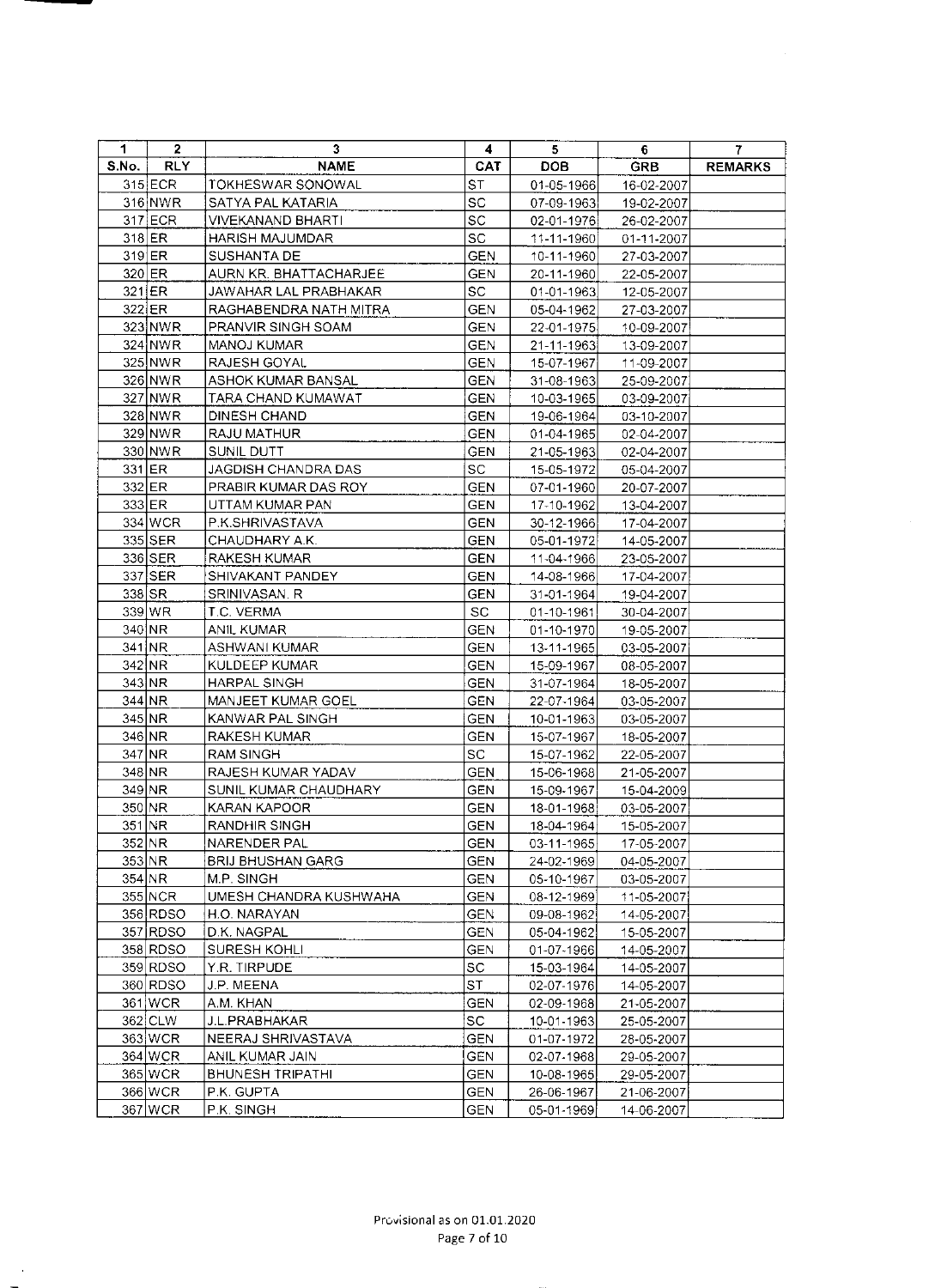| 1     | $\mathbf{2}$ | 3                            | 4          | 5                | 6.         | 7              |
|-------|--------------|------------------------------|------------|------------------|------------|----------------|
| S.No. | <b>RLY</b>   | <b>NAME</b>                  | <b>CAT</b> | <b>DOB</b>       | <b>GRB</b> | <b>REMARKS</b> |
|       | 368 SER      | ALOK KR. JHA                 | <b>GEN</b> | 27-02-1971       | 18-06-2007 |                |
|       | 369 NR       | <b>GURMAIL SINGH</b>         | SC         | 21-02-1968       | 09-07-2007 |                |
|       | 370 NR       | N.K. CHAWLA                  | <b>GEN</b> | 05-05-1965       | 29-06-2007 |                |
|       | $371$ CR     | S K SRIVASTAVA               | <b>GEN</b> | 04-06-1967       | 28-07-2007 |                |
|       | $372$ CR     | D P PATEL                    | <b>GEN</b> | 20-05-1965       | 23-07-2007 |                |
|       | $373$ CR     | A K SHARMA                   | GEN        | 05-01-1966       | 16-07-2007 |                |
|       | 374 CR       | PRAFULLA CHILWIRWAR          | SC.        | 01-04-1968       | 09-07-2007 |                |
|       | $375$ NR     | <b>RAKESH KUMAR</b>          | <b>ST</b>  | $01 - 10 - 1977$ | 25-07-2007 |                |
|       | 376 SER      | <b>SUDIP SARKAR</b>          | <b>GEN</b> | 10-08-1961       | 26-07-2007 |                |
|       | 377 SWR      | N.DINESH                     | <b>GEN</b> | 10-02-1967       | 30-08-2007 |                |
|       | 378 SWR      | K.RENUKANANDA SHETTY         | <b>GEN</b> | 01-06-1961       | 24-08-2007 |                |
|       | 379 SER      | S.K.KHATUA                   | <b>GEN</b> | 16-01-1971       | 29-08-2007 |                |
|       | 380 SER      | <b>J.K.KUNDU</b>             | <b>GEN</b> | 06-11-1965       | 27-08-2007 |                |
|       | 381 SWR      | L.VIJAYA PRASAD              | ST .       | 05-05-1961       | 07-09-2007 |                |
|       | 382 SWR      | SMT.R.MEENA                  | <b>GEN</b> | 06-01-1969       | 30-08-2007 |                |
|       | 383 NER      | M.N. MISHRA                  | <b>GEN</b> | 31-03-1966       | 19-10-2007 |                |
|       | 384 NCR      | <b>SATYA PRAKASH SINGH</b>   | <b>GEN</b> | 08-01-1963       | 08-11-2007 |                |
|       | 385 NCR      | G. VISHWANATHAN              | <b>GEN</b> | 08-09-1968       | 01-07-2008 |                |
|       | 386 NCR      | <b>RAVENDRA SINGH TAIGOR</b> | SC.        | 08-10-1968       | 02-07-2009 |                |
|       | 387 NCR      | <b>BIJAI PRASAD</b>          | ${\sf SC}$ | 01-04-1961       | 12-11-2007 |                |
|       | 388 NCR      | P.K. GUPTA                   | <b>GEN</b> | $01-08-1960$     | 13-11-2007 |                |
|       | 389 ECR      | VIKASH KUMAR                 | <b>GEN</b> | 03-08-1971       | 07-12-2007 |                |
|       | 390 ECR      | <b>RANJEET KR. ROY</b>       | <b>GEN</b> | 12-02-1968       | 03-12-2007 |                |
|       | 391 NCR      | A.S. SANT                    | SC.        | $02 - 11 - 1961$ | 29-01-2008 |                |
|       | 392 NCR      | R.S. MEENA                   | <b>ST</b>  | 05-04-1962       | 24-12-2007 |                |
|       | 393 SR       | MAHESWARAN T.                | <b>GEN</b> | 03-10-1969       | 28-12-2007 |                |
|       | 394 SR       | SELVARANI. A                 | <b>GEN</b> | 01-04-1966       | 04-01-2008 |                |
|       | 395 SR       | ABDUL AZEEZ. P               | <b>GEN</b> | 27-05-1964       | 28-12-2007 |                |
|       | 396 CLW      | H.P.BAR                      | SC         | 28-11-1967       | 18-01-2008 |                |
|       | 397 NFR      | <b>KINKAR DAS</b>            | <b>SC</b>  | 01-03-1963       | 29-01-2008 |                |
|       | 398 NFR      | <b>DIPAK DASTIDAR</b>        | <b>GEN</b> | 23-01-1961       | 30-01-2008 |                |
|       | 399 NFR      | <b>BIRENDRA NATH DAS</b>     | SC         | $01 - 10 - 1966$ | 21-01-2008 |                |
|       | 400 SR       | KUMAR J                      | GEN        | 09-09-1967       | 21-01-2008 |                |
|       | 401 NFR      | <b>GAYATRI BANIK</b>         | <b>GEN</b> | 05-11-1963       | 25-01-2008 |                |
|       | 402 ER       | HARA PRASSAD BAR             | SC.        | 28-11-1967       | 25-01-2008 |                |
|       | 403 NWR      | RAJU SOLANKI                 | <b>GEN</b> | 10-01-1960       | 28-01-2008 |                |
|       | $404$ ECR    | SANTOSH KUMAR SINHA          | <b>GEN</b> | 13-11-1967       | 27-08-2010 |                |
|       | 405 ECR      | SARDAR BHAGAT SINGH          | <b>GEN</b> | 01-01-1973       | 12-02-2008 |                |
|       | 406 ECR      | AJAY KUMAR RAI               | GEN        | 17-06-1969       | 17-02-2008 |                |
|       | 407 ECR      | ZIYAAUL AKHTER MALLICK       | <b>GEN</b> | 15-12-1972       | 04-02-2008 |                |
|       | $408$ ECR    | RAVINDRA KUMAR RAJ           | GEN        | 02-02-1977       | 13-02-2008 |                |
|       | $409$ ECR    | SHIV KANT RAI                | GEN        | 27-10-1971       | 30-01-2008 |                |
|       | $410$ ECR    | RAJ KR. SINGH                | <b>GEN</b> | 01-10-1964       | 07-02-2008 |                |
|       | 411 ECR      | SRI PRAKASH PATHAK           | <b>GEN</b> | 15-04-1962       | 30-01-2008 |                |
|       | $412$ NFR    | <b>GUNINDRA CHOUDHURY</b>    | <b>GEN</b> | 30-07-1967       | 31-01-2008 |                |
|       | 413 NFR      | <b>HEMANTA KUMAR DAS</b>     | SC.        | 01-01-1969       | 05-02-2008 |                |
|       | 414 NFR      | BIRENDRA NATH ROY            | SC         | 04-12-1965       | 31-01-2008 |                |
|       | $415$ SCR    | SRIDHAR RAO M.               | GEN        | 12-02-1967       | 08-02-2008 |                |
|       | $416$ SCR    | SRINIVASA RAO P.V.S.S        | GEN        | 20-02-1964       | 21-02-2008 |                |
|       | $417$ SCR    | SHANKAR DHARMAJI K.          | SТ         | 05-06-1964       | 01-02-2008 |                |
|       | 418 SECR     | SHIV NATH NAMDEO             | <b>GEN</b> | 01-09-1967       | 04-02-2008 |                |
|       | $419$ SECR   | <b>SUNIL KUMAR</b>           | GEN        | 30-11-1969       | 04-02-2008 |                |
|       | 420 SECR     | YUGANTER KUMAR               | GEN        | 15-10-1964       | 22-05-2008 |                |

 $\ddot{\phantom{0}}$ 

 $\bar{\rm s}$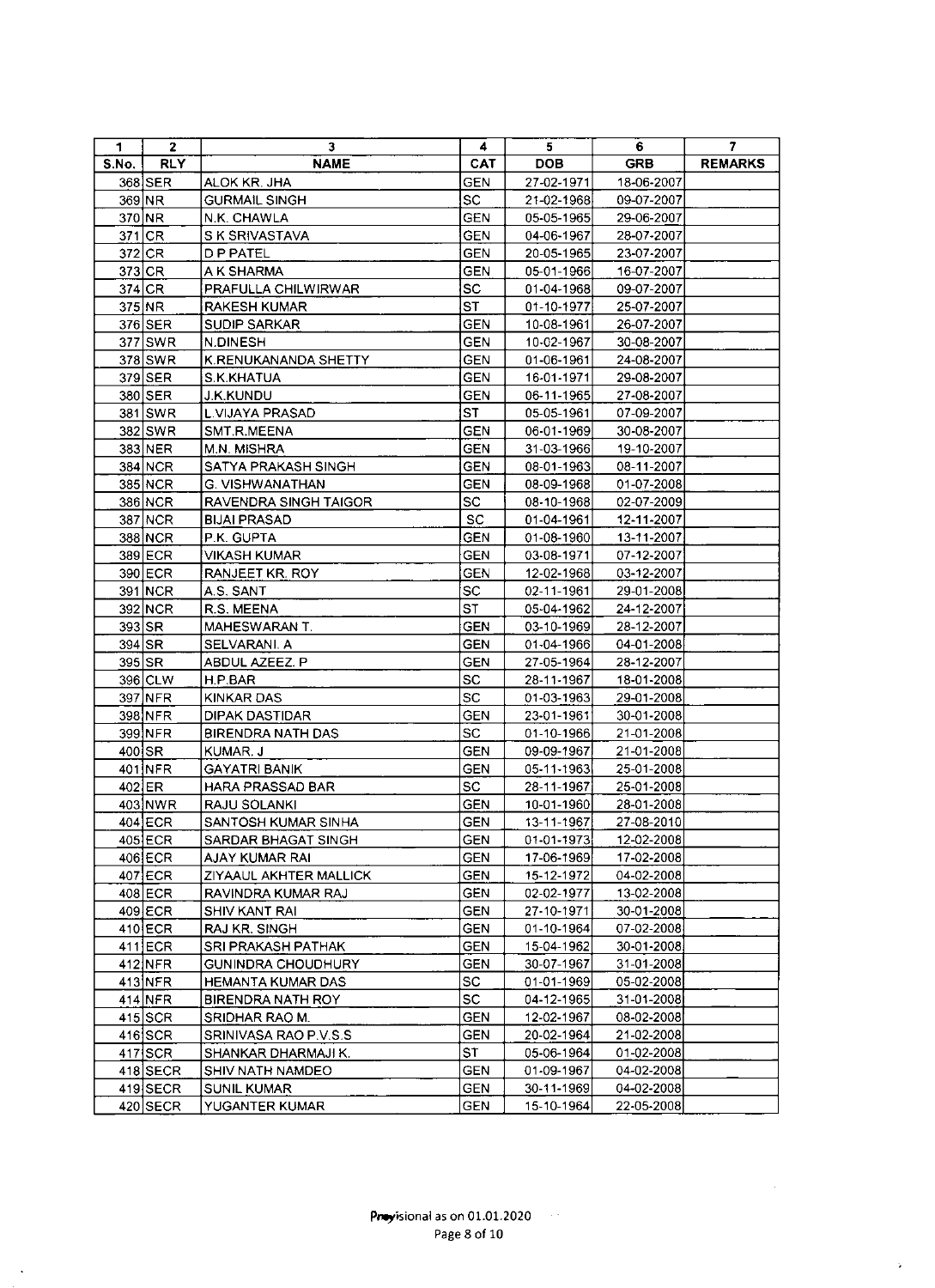| 1.       | $\mathbf{2}$ | 3                        | 4          | 5                | 6          | $\mathbf{7}$   |
|----------|--------------|--------------------------|------------|------------------|------------|----------------|
| S.No.    | <b>RLY</b>   | <b>NAME</b>              | <b>CAT</b> | <b>DOB</b>       | <b>GRB</b> | <b>REMARKS</b> |
|          | $421$ SECR   | SURESH CHANDRA           | SC.        | 10-05-1968       | 04-02-2008 |                |
|          | 422 ECR      | PAWAN KUMAR              | SC         | 26-01-1975       | 12-02-2008 |                |
|          | 423 NFR      | UMESH KUMAR              | <b>GEN</b> | $01 - 01 - 1961$ | 14-02-2008 |                |
|          | $424$ SCR    | RAMARAJU R.R.V.          | GEN        | 24-08-1964       | 21-02-2008 |                |
|          | 425 SCR      | SOMARAJU N.V.            | <b>GEN</b> | 07-04-1966       | 16-02-2008 |                |
|          | 426 NWR      | S.L. MEENA               | ST         | 15-06-1962       | 28-02-2008 |                |
|          | 427 SWR      | R.P. MALKARI             | <b>SC</b>  | 08-03-1968       | 10-03-2008 |                |
|          | 428 SER      | SAHA SANJIB              | <b>GEN</b> | 03-06-1969       | 10-03-2008 |                |
|          | 429 NER      | R.K. KANAUJIA            | <b>SC</b>  | 01-07-1965       | 26-03-2009 |                |
|          | 430 NER      | J.L.DWIVEDI              | <b>GEN</b> | 01-01-1961       | 25-03-2009 |                |
|          | 431 NER      | P.P. KUJUR               | ST.        | 15-12-1964       | 24-03-2009 |                |
|          | 432 NER      | D.P. SINGH               | <b>GEN</b> | 26-06-1967       | 25-03-2009 |                |
|          | 433 NER      | <b>HSPSINGH</b>          | <b>GEN</b> | 08-01-1965       | 12-03-2008 |                |
|          | 434 WCR      | <b>TULSI SINGH</b>       | <b>SC</b>  | 15-02-1960       | 20-03-2008 |                |
|          | $435$ ER     | PRITOM KUMAR SARKAR      | <b>GEN</b> | 10-11-1963       | 28-04-2008 |                |
|          | 436 ER       | SANJOY KUMAR             | <b>GEN</b> | 05-01-1974       | 30-05-2008 |                |
|          | 437 ER       | MUKESH KUMAR             | <b>GEN</b> | 01-01-1968       | 15-04-2008 |                |
|          | $438$ ER     | SUBIR KUMAR MOITRA       | <b>GEN</b> | 28-01-1966       | 26-05-2008 |                |
|          | 439 ER       | SABYAASACHI SEN          | GEN        | 13-09-1964       | 12-05-2008 |                |
|          | 440 ER       | SANJIB ROY               | GEN        | 16-01-1966       | 10-04-2008 |                |
|          | 441 SWR      | K. RAMA MOHAN RAO        | <b>GEN</b> | 01-06-1969       | 11-04-2008 |                |
|          | 442 NCR      | UDAI VEER SINGH YADAV    | <b>GEN</b> | 05-07-1962       | 19-05-2008 |                |
|          | 443 NCR      | SANTOSH KUMAR PARASHAR   | <b>GEN</b> | 15-06-1960       | 15-04-2008 |                |
|          | 444 NCR      | SANJAY SRIVASTAVA        | <b>GEN</b> | 11-01-1965       | 15-04-2008 |                |
|          | 445 NCR      | PUTNIANDY BABU RAJENDRAN | <b>GEN</b> | 28-07-1963       | 15-04-2008 |                |
|          | 446 NCR      | RAM SWAROOP CHANDI DIN   | <b>GEN</b> | 02-10-1962       | 15-04-2008 |                |
|          | 447 NCR      | SANJAY KUMAR SINHA       | <b>GEN</b> | 05-11-1961       | 15-04-2008 |                |
|          | 448 SWR      | SOMANATH T.              | ST         | 20-07-1967       | 15-04-2008 |                |
|          | 449 SWR      | K. UMA MAHESH            | <b>GEN</b> | 01-07-1966       | 16-04-2008 |                |
|          | 450 SCR      | <b>ISSACT.S.</b>         | <b>ST</b>  | 12-05-1966       | 21-04-2008 |                |
|          | 451 RDSO     | A K. PANDEY              | <b>GEN</b> | 05-04-1968       | 21-04-2008 |                |
|          | 452 RDSO     | <b>JUGAL KISHORE</b>     | ${\rm SC}$ | 01-03-1971       | 21-04-2008 |                |
|          | 453 WR       | SHEIKH YUSUF SALIM       | <b>GEN</b> | 05-07-1963       | 22-04-2008 |                |
|          | $454$ SWR    | D. VIJAYA BHASKAR        | <b>GEN</b> | 15-07-1969       | 22-04-2008 |                |
|          | $455$ CR     | SHARAD SAXENA            | <b>GEN</b> | 29-09-1962       | 08-08-2008 |                |
|          | 456 CR       | RAVINDRA SINGHAL         | <b>GEN</b> | 15-10-1966       | 05-05-2008 |                |
|          | 457 WCR      | S K KHARE                | GEN        | 01-07-1960       | 06-05-2008 |                |
| 458 CR   |              | D.V.B. RAO               | GEN        | 23-06-1969       | 09-05-2008 |                |
| $459$ CR |              | KISHORE A DALAL          | ST         | 16-03-1966       | 12-06-2008 |                |
| 460 CR   |              | U.R. KHARAT              | SC.        | 16-04-1964       | 13-05-2008 |                |
|          | 461 NWR      | HAQUEEQAT RAI YADAV      | GEN        | 27-11-1961       | 22-05-2008 |                |
| $462$ ER |              | NIRMLYA BAGCHI           | <b>GEN</b> | 19-12-1967       | 23-05-2008 |                |
|          | 463 NCR      | RAJENDRA PRASAD          | <b>GEN</b> | 03-06-1966       | 26-05-2008 |                |
|          | $464$ SCR    | RAMU B.                  | <b>ST</b>  | 02-04-1966       | 30-05-2008 |                |
| 465 ER   |              | SALIL KR CHAKRABORTY     | GEN        | 05-11-1963       | 12-06-2008 |                |
|          | $466$ ECOR   | S.MISHRA                 | GEN        | 01-06-1965       | 23-06-2008 |                |
|          | 467 ECOR     | N.N.SAHOO                | <b>GEN</b> | 17-06-1966       | 17-06-2008 |                |
|          | 468 ECOR     | S.K.SWAIN                | GEN        | 22-03-1962       | 17-06-2008 |                |
|          | 469 ECOR     | P.KARUNKAR RAO           | <b>GEN</b> | 02-06-1965       | 23-06-2008 |                |
|          | 470 ECOR     | S.K.ACHARYA              | <b>GEN</b> | 15-07-1965       | 17-06-2008 |                |
|          | 471 NWR      | RAJENDAR SINGH BENIWAL   | <b>GEN</b> | 01-10-1962       | 20-06-2008 |                |
|          | 472 RWF      | SURYAKANTH SHARMA        | <b>GEN</b> | 15-06-1964       | 08-07-2008 |                |
|          | 473 WR       | RAJEEVA KUMAR            | <b>GEN</b> | 26-09-1968       | 03-08-2008 |                |

 $\mathcal{L}^{\text{max}}_{\text{max}}$ 

 $\sim$   $\sim$ 

 $\mathcal{A}$ 

 $\bar{z}$ 

 $\sim 10$